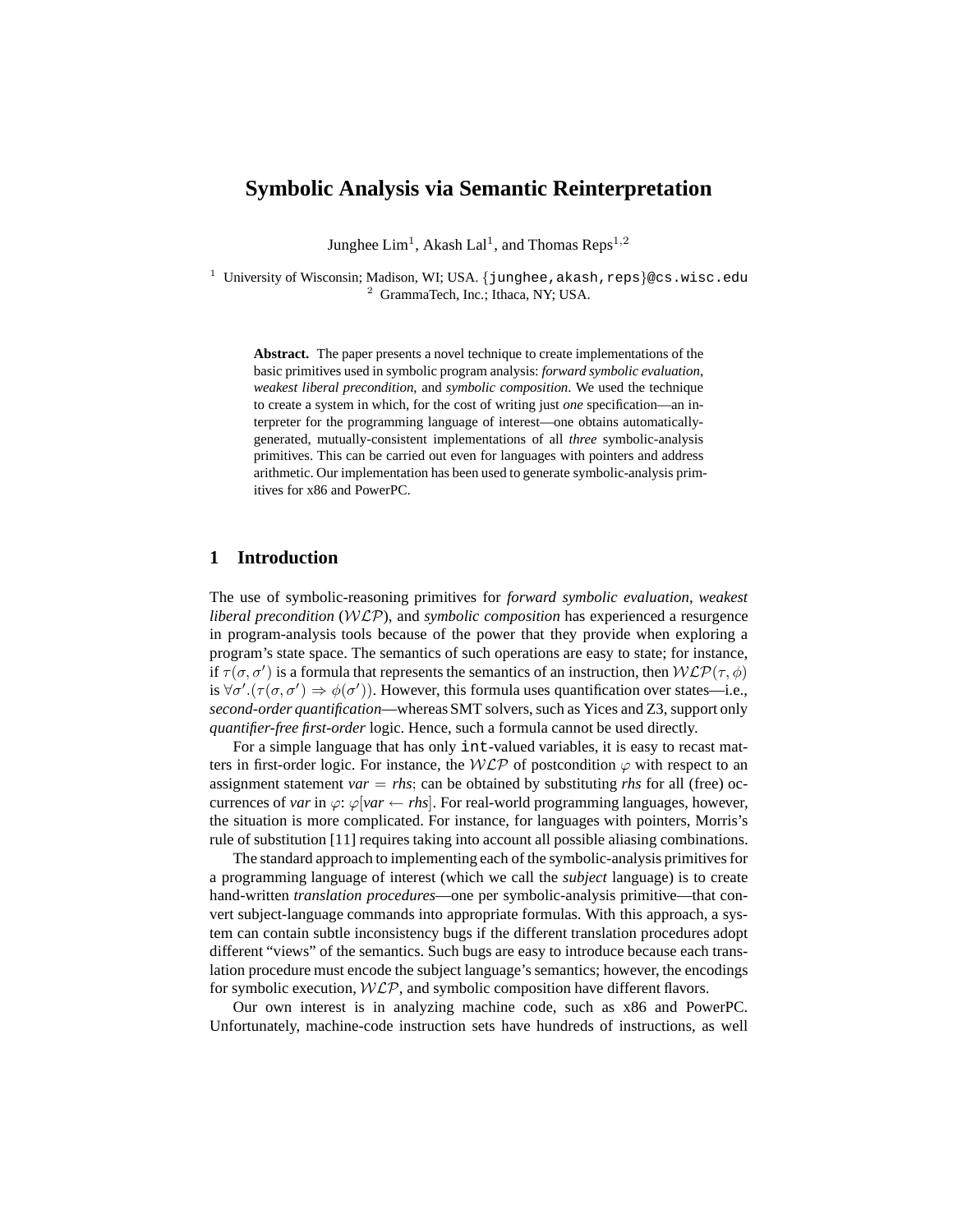as other complicating factors, such as the use of separate instructions to set flags (based on the condition that is tested) and to branch according to the flag values; the ability to perform address arithmetic and dereference computed addresses; etc. To appreciate the need for tool support for creating symbolic-analysis primitives for real machine-code languages, consult Section 3.2 of the Intel manual (http://download.intel.com/design/processor/manuals/253666.pdf), and imagine writing three separate encodings of each instruction's semantics to implement symbolic execution,  $WLP$ , and symbolic composition. Some tools (e.g., [7, 3]) need an instructionset emulator, in which case a fourth encoding of the semantics is also required.

To address these issues, this paper presents a way to automatically obtain mutuallyconsistent, correct-by-construction implementations of symbolic primitives, by *generating* them from a specification of the subject language's concrete semantics. More precisely, we present a method to obtain quantifier-free, first-order-logic formulas for (a) symbolic execution of a single command, (b)  $WLP$  with respect to a single command, and (c) symbolic composition for a class of formulas that express state transformations. The generated implementations are guaranteed to be mutually consistent, and also to be consistent with an instruction-set emulator (for concrete execution) that is generated from the same specification of the subject language's concrete semantics.

Primitives (a) and (b) immediately extend to compound operations over a given program path for use in forward and backwards symbolic execution, respectively; see §6. (The design of client algorithms that use such primitives to perform state-space exploration is an orthogonal issue that is outside the scope of this paper.)

**Semantic Reinterpretation.** Our approach is based on factoring the concrete semantics of a language into two parts: (i) a *client* specification, and (ii) a semantic *core*. The interface to the core consists of certain base types, function types, and operators, and the client is expressed in terms of this interface. Such an organization permits the core to be *reinterpreted* to produce an alternative semantics for the subject language. The idea of exploiting such a factoring comes from the field of abstract interpretation [4], where semantic reinterpretation has been proposed as a convenient tool for formulating abstract interpretations [12, 10] (see §2).

**Achievements and Contributions.** We used the approach described in the paper to create a "Yacc-like" tool for generating mutually-consistent, correct-by-construction implementations of symbolic-analysis primitives for instruction sets (§7). The input is a specification of an instruction set's concrete semantics; the output is a triple of C++ functions that implement the three symbolic-analysis primitives. The tool has been used to generate such primitives for x86 and PowerPC. To accomplish this, we leveraged an existing tool, TSL [9], as the implementation platform for defining the necessary reinterpretations. However, we wish to stress that the ideas presented in the paper are not TSL-specific; other ways of implementing the necessary reinterpretations are possible (see §2).

The contributions of this paper lie in the insights that went into defining the specific reinterpretations that we use to obtain mutually-consistent, correct-by-construction implementations of the symbolic-analysis primitives, and the discovery that  $W\mathcal{LP}$  could be obtained by using two different reinterpretations working in tandem. The paper's other contributions can be summarized as follows: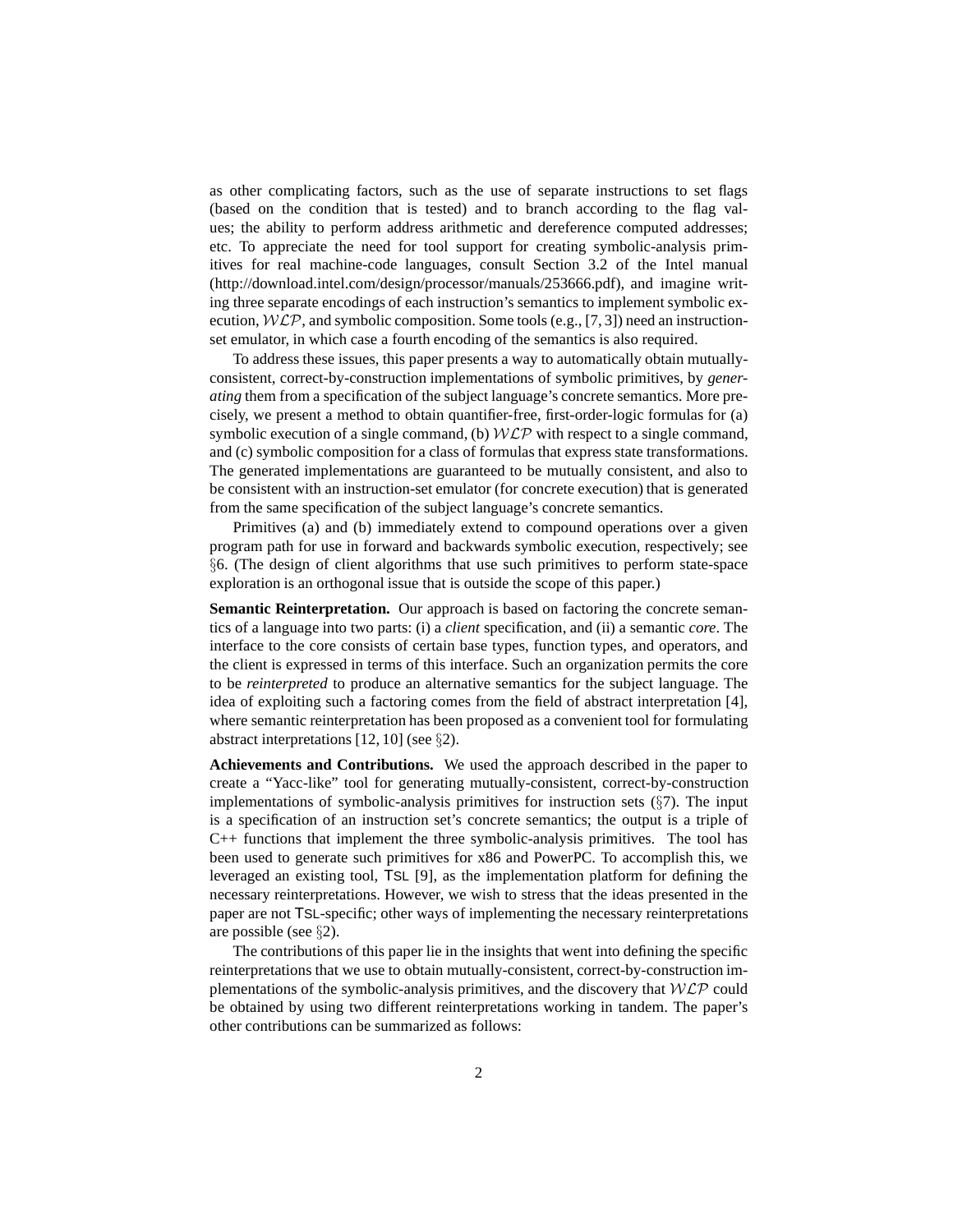- **–** We present a new application for semantic reinterpretation, namely, to create implementations of the basic primitives for symbolic reasoning  $(\S 4 \text{ and } \S 5)$ . In particular, two key insights allowed us to obtain the primitives for  $WLP$  and symbolic composition. The first insight was that we could apply semantic reinterpretation in a new context, namely, to the interpretation function of a *logic* (§4). The second insight was to define a particular form of state-transformation formula to be a first-class notion in the logic, which allows such formulas (i) to be reinterpreted, and (ii) to serve as a replacement domain in various reinterpretations (§4).
- We show how reinterpretation can automatically create a  $W\mathcal{LP}$  primitive that implements Morris's rule of substitution for a language with pointers [11] (§4).

**–** We conducted an experiment on real x86 code using the generated primitives (§7). For expository purposes, simplified languages are used throughout. Our discussion of machine code  $(\S3.3 \text{ and } \S5)$  is based on a greatly simplified fragment of the x86 instruction set; however, our implementation  $(\S7)$  works on code from real x86 programs compiled from C++ source code, including C++ STL, using Visual Studio.

**Organization.** §2 presents the basic principles of semantic reinterpretation by means of an example in which reinterpretation is used to create abstract transformers for abstract interpretation. §3 defines the logic that we use, as well a simple source-code language (PL) and an idealized machine-code language (MC). §4 discusses how to use reinterpretation to obtain the three symbolic-analysis primitives for PL. §5 addresses reinterpretation for MC. §6 explains how other language constructs beyond those found in PL and MC can be handled. §7 describes our implementation and the experiment carried out with it. §8 discusses related work. App. A presents correctness proofs.

# **2 Semantic Reinterpretation for Abstract Interpretation**

This section presents the basic principles of semantic reinterpretation in the context of abstract interpretation. We use a simple language of assignments, and define the concrete semantics and an abstract sign-analysis semantics via semantic reinterpretation.

*Example 1.* [Adapted from [10].] Consider the following fragment of a denotational semantics, which defines the meaning of assignment statements over variables that hold signed 32-bit int values (where ⊕ denotes exclusive-or):

$$
I \in Id
$$
  
\n
$$
E \in \text{Expr} ::= I \mid E_1 \oplus E_2 \mid \dots
$$
  
\n
$$
S \in \text{Stmt} ::= I = E;
$$
  
\n
$$
\sigma \in \text{State} = Id \rightarrow \text{Int32}
$$
  
\n
$$
\mathcal{E} : \text{Expr} \rightarrow \text{State} \rightarrow \text{Int32}
$$
  
\n
$$
\mathcal{E}[I] \sigma = \sigma I
$$
  
\n
$$
\mathcal{E}[E_1 \oplus E_2] \sigma = \mathcal{E}[E_1] \sigma \oplus \mathcal{E}[E_2] \sigma
$$
  
\n
$$
\mathcal{I}[I = E;] \sigma = \sigma[I \mapsto \mathcal{E}[E] \sigma]
$$

The specification given above can be factored into client and core specifications by introducing a domain *Val*, as well as operators *xor*, *lookup*, and *store*. The client specification is defined by

$$
xor: Val \to Val \to Val \t\t\t lookup : State \to Id \to Val \t\t \t store : State \to Id \to Val \to State
$$
\n
$$
\mathcal{E}: Expr \to State \to Val \t\t\t \mathcal{I}: Simt \to State \to State
$$
\n
$$
\mathcal{E}[[I] \sigma = lookup \sigma I \t\t\t\t \mathcal{I}][I = E; ]\sigma = store \sigma I \mathcal{E}[[E] \sigma
$$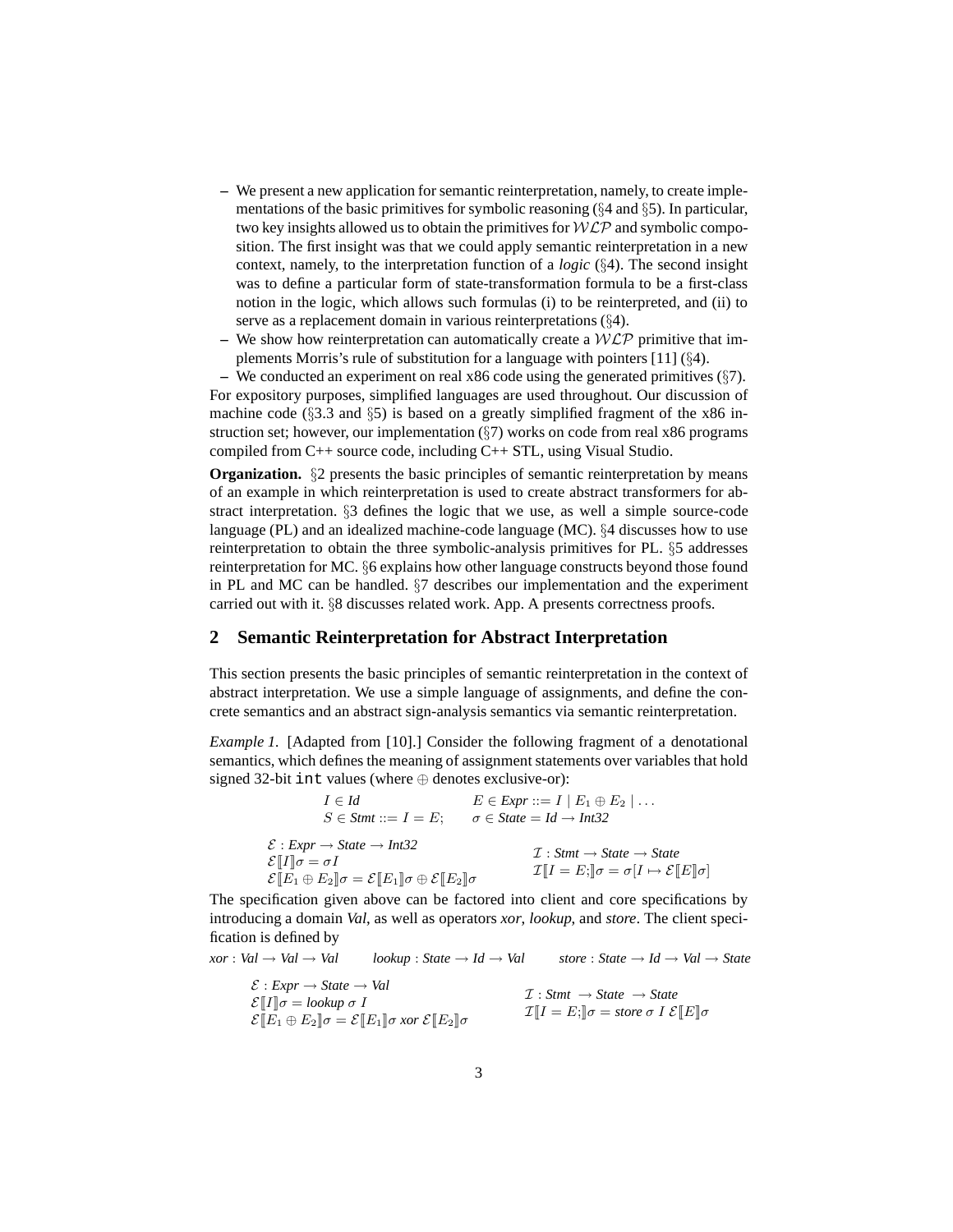

**Fig. 1.** (a) Code fragment that swaps two ints; (b) code fragment that swaps two ints using pointers; (c) possible before and after configurations for code fragment (b): the swap is unsuccessful due to aliasing; (d) x86 machine code corresponding to (a).

For the concrete (or "standard") semantics, the semantic core is defined by

$$
v \in Val_{std} = Int32 \qquad lookup_{std} = \lambda \sigma. \lambda I. \sigma I \qquad xor_{std} = \lambda v_1. \lambda v_2. v_1 \oplus v_2
$$
  
State<sub>std</sub> = Id \rightarrow Val \qquad store\_{std} = \lambda \sigma. \lambda I. \lambda v. \sigma [I \mapsto v]

Different abstract interpretations can be defined by using the same client semantics, but giving a different interpretation of the base types, function types, and operators of the core. For example, for sign analysis, assuming that *Int32* values are represented in two's complement, the semantic core is reinterpreted as follows:<sup>3</sup>

|                                                                                      |                                                                                                                                                                                                          |  | $v_2$                                     |  |
|--------------------------------------------------------------------------------------|----------------------------------------------------------------------------------------------------------------------------------------------------------------------------------------------------------|--|-------------------------------------------|--|
| $v \in Val_{abs} = \{neg, zero, pos\}$                                               |                                                                                                                                                                                                          |  | $ neg \space zero \space pos \space \top$ |  |
| $State_{abs} = Id \rightarrow Val_{abs}$                                             |                                                                                                                                                                                                          |  |                                           |  |
| $\ell_{\rm} = \lambda \sigma \Delta \Lambda \Delta \sigma I$                         | $\chi$ or <sub>abs</sub> = $\lambda v_1 \cdot \lambda v_2$ .<br>$v_1 \frac{\log \top \text{neg} \text{neg} \text{neg} \text{neg} \text{neg} \top}{\log \log \text{neg} \text{neg} \text{neg} \top \top}$ |  |                                           |  |
| store <sub>abs</sub> = $\lambda \sigma \Delta I \Delta v \cdot \sigma  I \mapsto v $ |                                                                                                                                                                                                          |  |                                           |  |
|                                                                                      |                                                                                                                                                                                                          |  |                                           |  |

For the code fragment shown in Fig.  $1(a)$ , which swaps two  $\overline{ints}$ , sign-analysis reinterpretation creates abstract transformers that, given the initial abstract state  $\sigma_0 = \{x \mapsto$  $neg, y \mapsto pos$ , produce the following abstract states:

 $\sigma_0 := \{x \mapsto neg, y \mapsto pos\}$  $\sigma_1 := \mathcal{I}[[s_1 : x = x \oplus y]]\sigma_0 = \textit{store}_{abs} \ \sigma_0 \ x \ (neg \ x_{obs} \ pos) = \{x \mapsto neg, y \mapsto pos\}$  $\sigma_2 := \mathcal{I}[[s_2 : y = x \oplus y;]] \sigma_1 = \text{store}_{abs} \sigma_1 y \text{ (neg words)} \sigma_2 = \{x \mapsto neg, y \mapsto neg\}$  $\sigma_3 := \mathcal{I} \llbracket s_3 : x = x \oplus y; \llbracket \sigma_2 = \textit{store}_{\textit{abs}} \; \sigma_2 \; x \; (\textit{neg} \; \textit{xor}_{\textit{abs}} \; \textit{neg}) = \{ x \mapsto \top, y \mapsto \textit{neg} \}.$ 

**Semantic Reinterpretation Versus Standard Abstract Interpretation.** Semantic reinterpretation [12, 10] is a form of abstract interpretation [4], but differs from the way abstract interpretation is normally applied: in standard abstract interpretation, one reinterprets the constructs of each *subject language*; in contrast, with semantic reinterpretation one reinterprets the constructs of the *meta-language*. Standard abstract interpretation helps in creating semantically sound *tools*; semantic reinterpretation helps in creating semantically sound *tool generators*. In particular, if you have N subject languages and M analyses, with semantic reinterpretation you obtain  $N \times M$  analyzers by writing just  $N + M$  specifications: concrete semantics for N subject languages and M

<sup>&</sup>lt;sup>3</sup> For the two's-complement representation, *pos xor<sub>abs</sub> neg* = *neg xor<sub>abs</sub> pos* = *neg* because, for all combinations of values represented by *pos* and *neg*, the high-order bit of the result is set, which means that the result is always negative. However, *pos xor<sub>abs</sub> pos* = *neg xor<sub>abs</sub> neg* =  $\top$ because the concrete result could be either 0 or positive, and  $zero \sqcup pos = \top$ .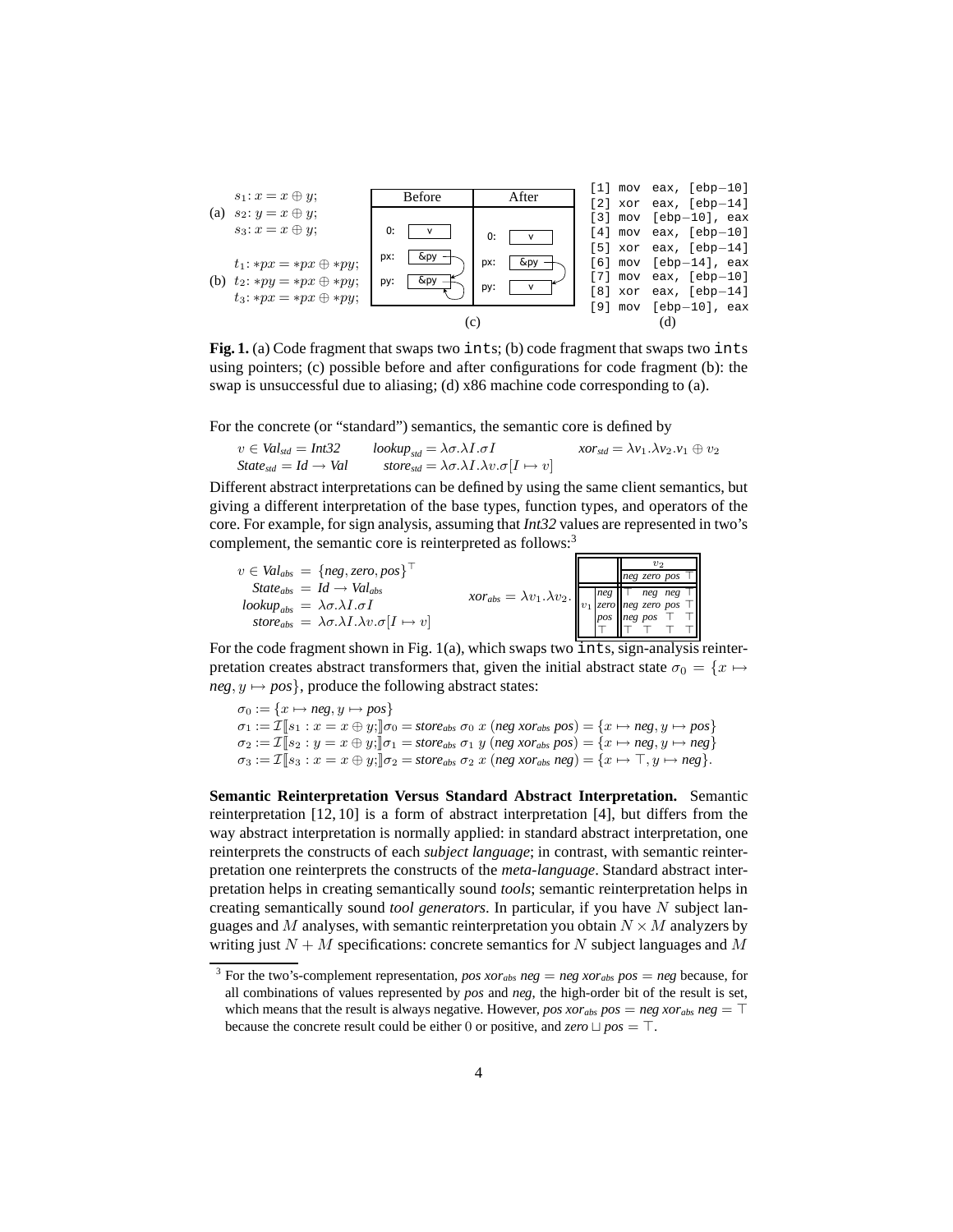reinterpretations. With the standard approach, one must write  $N \times M$  abstract semantics.

**Semantic Reinterpretation Versus Translation to a Common Intermediate Representation.** The mapping of a client specification to the operations of the semantic core that one defines in a semantic reinterpretation resembles a translation to a common intermediate representation (CIR) data structure. Thus, another approach to obtaining "systematic" reinterpretations that are similar to semantic reinterpretations—in that they apply to multiple subject languages—is to translate subject-language programs to a CIR, and then create various interpreters that implement different abstract interpretations of the node types of the CIR data structure. Each interpreter can be applied to (the translation of) programs in any subject language  $L$  for which one has defined an  $L$ -to-CIR translator. Compared with interpreting objects of a CIR data type, the advantages of semantic reinterpretation (i.e., reinterpreting the constructs of the *meta-language*) are

- 1. The presentation of our ideas is simpler because one does not have to introduce an additional language of trees for representing CIR objects.
- 2. With semantic reinterpretation, there is no explicit CIR data structure to be interpreted. In essence, semantic reinterpretation removes a level of interpretation, and hence generated analyzers should run faster.

To some extent, however, the decision to explain our ideas in terms of semantic reinterpretation is just a matter of presentational style. The goal of the paper is *not* to argue the merits of semantic reinterpretation *per se*; on the contrary, the goal is to present *particular interpretations that yield three desirable symbolic-analysis primitives* for use in program-analysis tools. Semantic reinterpretation is used because it allows us to present our ideas in a concise manner. The ideas introduced in §4 and §5 can be implemented using semantic reinterpretation—as we did (see  $\S7$ ); alternatively, they can be implemented by defining a suitable CIR datatype and creating appropriate interpretations of the CIR's node types—again using ideas similar to those presented in §4 and §5.

# **3 A Logic and Two Programming Languages**

#### **3.1** L**: A Quantifier-Free Bit-Vector Logic with Finite Functions**

The logic  $L$  is quantifier-free first-order bit-vector logic over a vocabulary of constant symbols ( $I \in Id$ ) and function symbols ( $F \in *FuncId*$ ). Strictly speaking, we work with various instantiations of L, denoted by  $L[PL]$  and  $L[MC]$ , in which the vocabularies of function symbols are chosen to describe aspects of the values used by, and computations performed by, the programming languages PL and MC, respectively.

We distinguish the syntactic symbols of L from their counterparts in PL ( $\S 2$  and  $\S 3.2$ ) by using boxes around  $L$ 's symbols.

$$
c \in C_{Int32} = \{0, 1, \ldots\} \qquad op2_L \in BinOp_L = \{ \underbrace{\{\cdot\}, \cdot \cdot \} \oplus \cdot \ldots \} \qquad \text{top}_L = \{ \underbrace{\cdot \cdot \cdot \cdot \} \oplus \cdot \ldots \} \qquad \text{top}_L \in \text{RelOp}_L = \{ \underbrace{\cdot \cdot \cdot \cdot \} \oplus \cdot \cdot \cdot \cdot \} \qquad \text{top}_L \in \text{RelOp}_L = \{ \underbrace{\cdot \cdot \cdot \} \oplus \cdot \cdot \cdot \} \qquad \text{top}_L \in \text{RelOp}_L = \{ \underbrace{\cdot \cdot \cdot \} \oplus \cdot \cdot \cdot \} \qquad \text{top}_L \in \text{RelOp}_L = \{ \underbrace{\cdot \cdot \cdot \} \oplus \cdot \cdot \cdot \} \qquad \text{top}_L \in \text{RelOp}_L = \{ \underbrace{\cdot \cdot \cdot \} \oplus \cdot \cdot \cdot \cdot \} \qquad \text{top}_L \in \text{RelOp}_L = \{ \underbrace{\cdot \cdot \cdot \} \oplus \cdot \cdot \cdot \cdot \} \qquad \text{top}_L \in \text{RelOp}_L = \{ \underbrace{\cdot \cdot \cdot \} \oplus \cdot \cdot \cdot \cdot \} \qquad \text{top}_L \in \text{RelOp}_L = \{ \underbrace{\cdot \cdot \cdot \} \oplus \cdot \cdot \cdot \cdot \} \qquad \text{top}_L \in \text{RelOp}_L = \{ \underbrace{\cdot \cdot \cdot \} \oplus \cdot \cdot \cdot \cdot \} \qquad \text{top}_L \in \text{RelOp}_L = \{ \underbrace{\cdot \cdot \cdot \} \oplus \cdot \cdot \cdot \cdot \} \qquad \text{top}_L \in \text{RelOp}_L = \{ \underbrace{\cdot \cdot \cdot \} \oplus \cdot \cdot \cdot \cdot \} \qquad \text{top}_L \in \text{RelOp}_L = \{ \underbrace{\cdot \cdot \cdot \} \oplus \cdot \cdot \cdot \cdot \} \qquad \text{top}_L \in \text{RelOp}_L = \{ \underbrace{\cdot \cdot \cdot \} \oplus \cdot \cdot \cdot \cdot \} \qquad \text{top}_L \in \text{RelOp}_L = \{ \underbrace{\cdot \cdot \cdot \} \oplus \cdot \cdot \cdot \cdot \} \qquad \text{top}_L \in \text{RelOp}_L = \{ \underbrace{\cdot \cdot \cdot \} \oplus \cdot \
$$

The rest of the syntax of  $L[\cdot]$  is defined as follows: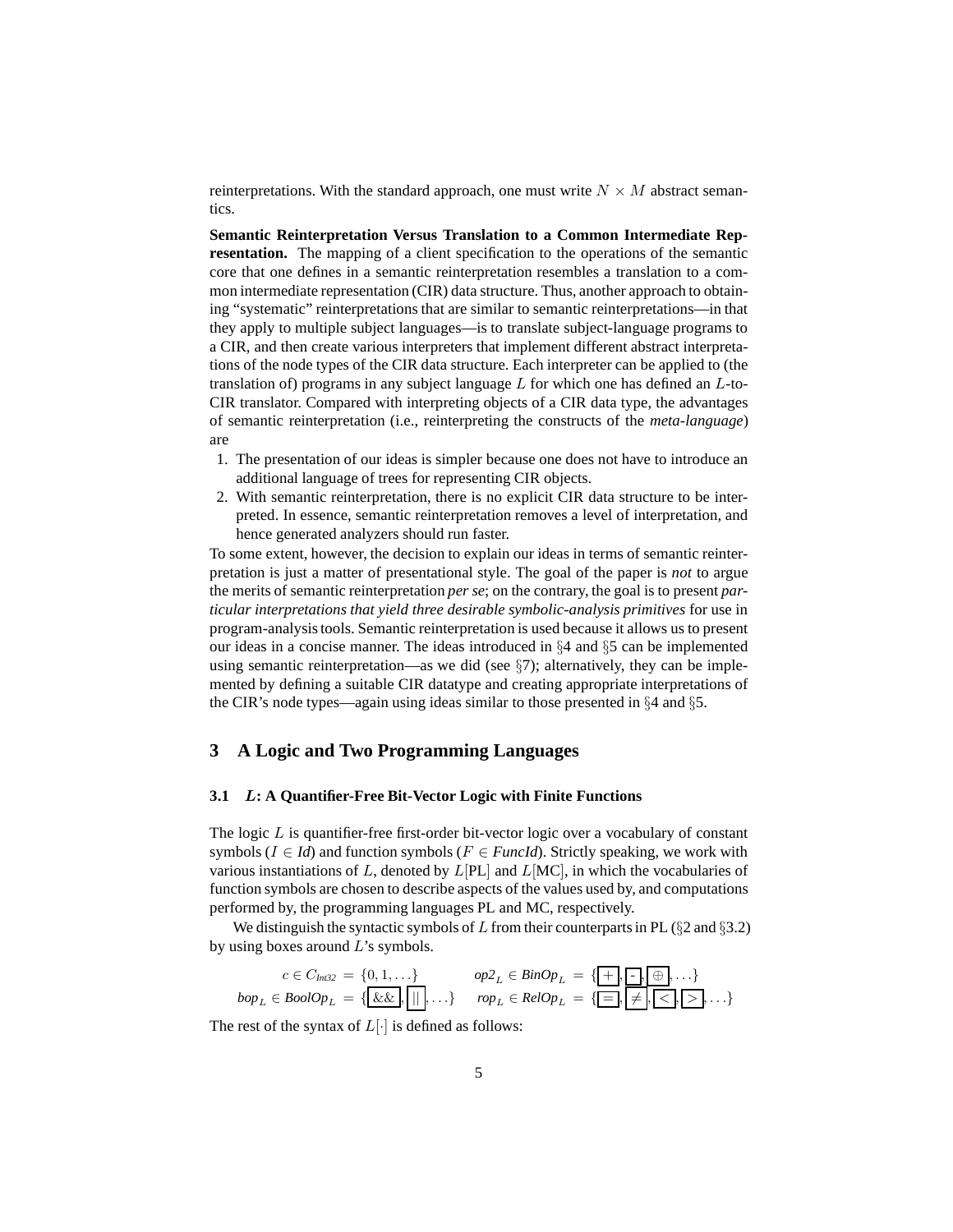$$
const: C_{ln32} \rightarrow Val
$$
  
\n
$$
cond_L: BVal \rightarrow Val \rightarrow Val \rightarrow Val
$$
  
\n
$$
lookupId: LogicalStruct \rightarrow Id \rightarrow Val
$$
  
\n
$$
binop_L: BinOp_L \rightarrow (Val \times Val \rightarrow Val)
$$
  
\n
$$
relop_L: RelOp_L \rightarrow (Val \times Val \rightarrow BVal)
$$
  
\n
$$
boolop_L: BoolOp_L \rightarrow (BVal \times BVal \rightarrow BVal)
$$
  
\n
$$
bookupFuncd: LogicalStruct \rightarrow Funcd \rightarrow (Val \rightarrow Val)
$$
  
\n
$$
access: (Val \rightarrow Val) \times Val) \rightarrow Val
$$
  
\n
$$
access: ((Val \rightarrow Val) \times Val) \rightarrow (Val \rightarrow Val)
$$
  
\n
$$
T: Term \rightarrow LogicalStruct \rightarrow Val
$$
  
\n
$$
T[[cl] \iota = const(c)
$$
  
\n
$$
T[[T] \iota = lookupId \iota I
$$
  
\n
$$
T[[T] \iota = L([T_1] \iota \cdot binop_L(op2_L) T[[T_2] \iota] \qquad F[[T_1 \iotaop_LT_2] \iota] = T[[T_1] \iota \cdot relop_L(row_L) T[[T_2] \iota]
$$
  
\n
$$
T[[tr] \iota = cont_L(F[[\varphi] \iota, T[[T_1] \iota, T[[T_2] \iota]) \qquad F[[T_1 \iotaop_LT_2] \iota] = T[[T_1] \iota \cdot relop_L(row_L) T[[T_2] \iota]
$$
  
\n
$$
T[[FET(T_1)] \iota] = access(FE[[FE] \iota, T[[T_1] \iota) \qquad F[[\varphi_1] \iota] = \neg F[\varphi_1] \iota
$$
  
\n
$$
T[E \in (T_1) \iota] = access(FE[[FE] \iota, T[[T_1] \iota) \qquad F[[\varphi_1] \iota] = T[[\varphi_1] \iota] \wedge [top_L) \iota]
$$
  
\n
$$
F \in \text{funcExpr} \rightarrow LogicalStruct \rightarrow (Val \rightarrow Val)
$$

 $\mathcal{FE}[[F]]\iota = \text{lookupFunct } \iota \iota$  F<br> $F \circ \iota$  $\mathcal{F}\mathcal{E}[\![FE_1[T_1 \mapsto T_2]\!] \iota = update(\mathcal{F}\mathcal{E}[\![FE_1]\!] \iota, \mathcal{T}[\![T_1]\!] \iota, \mathcal{T}[\![T_2]\!] \iota)$ 

$$
\mathcal{U}: StructUpdate \rightarrow LogicalStructure \rightarrow LogicalStructure \newline \mathcal{U}[\{\{I_i \leftarrow T_i\}, \{F_j \leftarrow FE_j\}\}] \newline \mathcal{U} = ((\iota \uparrow 1)[I_i \mapsto \mathcal{T}[\![T_i]\!] \newline \mathcal{U}, (\iota \uparrow 2)[F_j \mapsto \mathcal{FE}[\![FE_j]\!] \newline \mathcal{U}]
$$

#### **Fig. 2.** The factored semantics of L.

I ∈ *Id*, T ∈ *Term*, ϕ ∈ *Formula*, F ∈ *FuncId*, *FE* ∈ *FuncExpr*, U ∈ *StructUpdate*

$$
T ::= c | I | T_1 op2_L T_2 | \text{ite}(\varphi, T_1, T_2) | FE(T) \qquad FE ::= F | FE_1[T_1 \mapsto T_2]
$$
  

$$
\varphi ::= \boxed{\mathbb{T}} | \boxed{\mathbb{F}} | T_1rop_L T_2 | \boxed{\neg} \varphi_1 | \varphi_1 \text{ bop}_L \varphi_2 \qquad U ::= (\{I_i \leftrightarrow T_i\}, \{F_j \leftrightarrow FE_j\})
$$

A *FuncExpr* of the form  $FE_1[T_1 \mapsto T_2]$  denotes a *function-update expression*. An expression of the form  $({I_i \leftrightarrow T_i}, {F_i \leftrightarrow FE_i})$  is called a *structure-update expression*. The subscripts  $i$  and  $j$  implicitly range over certain index sets, which will be omitted to reduce clutter. To emphasize that  $I_i$  and  $F_j$  refer to next-state quantities, we sometimes write structure-update expressions with primes:  $(\lbrace I'_i \leftrightarrow T_i \rbrace, \lbrace F'_j \leftrightarrow FE_j \rbrace)$ .  $\{I'_i \leftrightarrow T_i\}$  specifies the updates to the interpretations of the constant symbols and  ${F'_j \leftrightarrow FE_j}$  specifies the updates to the interpretations of the function symbols (see below). Thus, a structure-update expression  $(\{I'_i \leftrightarrow T_i\}, \{F'_j \leftrightarrow FE_j\})$  can be thought of as a kind of restricted 2-vocabulary (i.e., 2-state) formula  $\bigwedge_i (I'_i = T_i) \wedge \bigwedge_j (F'_j =$ *FE<sub>j</sub>*). We define  $U_{id}$  to be  $({I' \leftrightarrow I | I \in Id}, {F' \leftrightarrow F | F \in Funcld}).$ 

**Semantics of L.** The semantics of  $L[\cdot]$  is defined in terms of a *logical structure*, which gives meaning to the *Id* and *FuncId* symbols of the logic's vocabulary.

 $\iota \in LogicalStruct = (Id \rightarrow Val) \times (Fund \rightarrow (Val \rightarrow Val))$ 

 $(\iota \uparrow 1)$  assigns meanings to constant symbols, and  $(\iota \uparrow 2)$  assigns meanings to function symbols.  $((p\uparrow 1)$  and  $(p\uparrow 2)$  denote the 1<sup>st</sup> and 2<sup>nd</sup> components, respectively, of a pair p.)

The factored semantics of  $L$  is presented in Fig. 2. Motivated by the needs of later sections, we retain the convention from §2 of working with the domain *Val* rather than *Int32*. Similarly, we also use *BVal* rather than *Bool*. The standard interpretations of *binop<sub>L</sub>*, *relop<sub>L</sub>*, and *boolop<sub>L</sub>* are as one would expect, e.g.,  $v_1$  *binop<sub>L</sub>*( $\oplus$ )  $v_2$  =  $v_1$  *xor*  $v_2$ , etc. The standard interpretations for *lookupId<sub>std</sub>* and *lookupFuncId<sub>std</sub>* select from the first and second components, respectively, of a *LogicalStruct*: *lookupIdstd* ιI =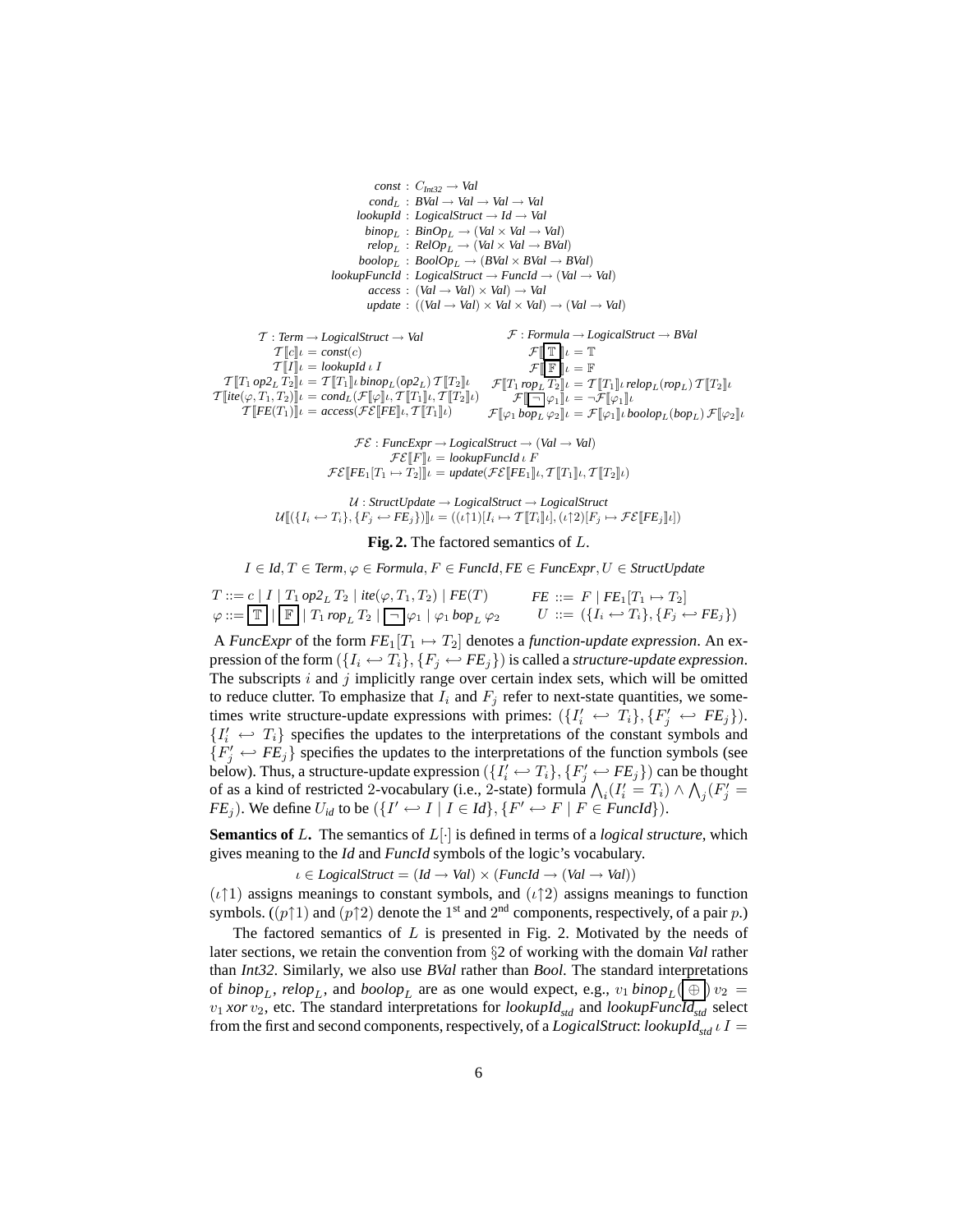$$
\mathcal{E}: \mathit{Expr} \to \mathit{State} \to \mathit{Val}
$$
\n
$$
\mathcal{E}[\![\![\![\![\![\![\!]\!] \sigma = \mathit{const}(c)]\]
$$
\n
$$
\mathcal{E}[\![\![\![\![\!]\!] \sigma = \mathit{lookupState} \sigma \ I
$$
\n
$$
\mathcal{E}[\![\![\mathcal{E}]\!] \sigma = \mathit{lookupState} \sigma \ I
$$
\n
$$
\mathcal{E}[\![\mathcal{E}1]\!] \sigma = \mathit{lookupFlow} \sigma \ I
$$
\n
$$
\mathcal{E}[\![\mathcal{E}1]\!] \sigma = \mathit{lookupEv} \sigma \ I
$$
\n
$$
\mathcal{E}[\![\mathcal{E}1]\!] \sigma = \mathit{lookupFor} \sigma \ (\mathcal{E}[\![\![\![\!]\!] \sigma)
$$
\n
$$
\mathcal{E}[\![\!]\!] \sigma = \mathit{lookupStore} \sigma \ (\mathcal{E}[\![\!]\!] \sigma)
$$
\n
$$
\mathcal{E}[\![\!]\!] \mathcal{B} \mathcal{E} \mathcal{E} \mathcal{E} \mathcal{E} \mathcal{E} \mathcal{E} \mathcal{E} \mathcal{E} \mathcal{E} \mathcal{E} \mathcal{E} \mathcal{E} \mathcal{E} \mathcal{E} \mathcal{E} \mathcal{E} \mathcal{E} \mathcal{E} \mathcal{E} \mathcal{E} \mathcal{E} \mathcal{E} \mathcal{E} \mathcal{E} \mathcal{E} \mathcal{E} \mathcal{E} \mathcal{E} \mathcal{E} \mathcal{E} \mathcal{E} \mathcal{E} \mathcal{E} \mathcal{E} \mathcal{E} \mathcal{E} \mathcal{E} \mathcal{E} \mathcal{E} \mathcal{E} \mathcal{E} \mathcal{E} \mathcal{E} \mathcal{E} \mathcal{E} \mathcal{E} \mathcal{E} \mathcal{E} \mathcal{E} \mathcal{E} \mathcal{E} \mathcal{E} \mathcal{E} \mathcal{E} \mathcal{E} \mathcal{E} \mathcal{E} \mathcal{E} \mathcal{E} \mathcal{E} \mathcal{E} \mathcal{E} \mathcal{E} \mathcal{E} \mathcal{E} \mathcal{E
$$

 $\mathcal{I}: S$ *tmt*  $\rightarrow$  *State*  $\rightarrow$  *State*  $\mathcal{I}[[I = E;]]\sigma = updateStore \sigma (lookupEnv \sigma I) (\mathcal{E}[[E]]\sigma)$  $\mathcal{I}[\bar{*}I = E; \bar{\sigma}] = \text{updateStore } \sigma \left( \mathcal{E}[\![I]\!]\sigma \right) \left( \mathcal{E}[\![E]\!]\sigma \right)$  $\mathcal{I}\llbracket S_1\,S_2\rrbracket \sigma = \mathcal{I}\llbracket S_2\rrbracket(\mathcal{I}\llbracket S_1\rrbracket \sigma)$ 

**Fig. 3.** The factored semantics of PL.

 $(\iota\uparrow 1)(I)$  and *lookupFuncId*<sub>std</sub>  $\iota F = (\iota\uparrow 2)(F)$ . The standard interpretations for *access* and *update* select from, and store to, a map, respectively.

Let  $U = (\{I_i \leftrightarrow T_i\}, \{F_j \leftrightarrow FE_j\})$ . Because  $\mathcal{U}[[U]]\iota$  retains from  $\iota$  the value of each constant  $I$  and function  $F$  for which an update is not defined explicitly in  $U$  (i.e.,  $I \in (Id - \{I_i\})$  and  $F \in (Fund - \{F_j\})$ , as a notational convenience we sometimes treat  $U$  as if it contains an identity update for each such symbol; that is, we say that  $(U\uparrow 1)I = I$  for  $I \in (Id - \{I_i\})$ , and  $(U\uparrow 2)F = F$  for  $F \in (Fund - \{F_i\})$ .

### **3.2 PL : A Simple Source-Level Language**

PL is the language from  $\S2$ , extended with some additional kinds of int-valued expressions, an address-generation expression, a dereferencing expression, and an indirectassignment statement. Note that arithmetic operations can also occur inside a dereference expression; i.e., PL allows arithmetic to be performed on addresses (including bitwise operations on addresses: see Ex. 2).

$$
S \in \text{Strat, } E \in \text{Expr, } BE \in \text{BoolExpr, } I \in Id, c \in C_{\text{Int32}}
$$
\n
$$
c ::= 0 \mid 1 \mid \dots
$$
\n
$$
E ::= c \mid I \mid \& I \mid *E \mid E_1 \text{ op2 } E_2 \mid BE \text{ ? } E_1 : E_2
$$
\n
$$
S ::= I = E; \mid *I = E; \mid S_1 \text{ S}_2 \quad BE ::= \mathbb{T} \mid \mathbb{F} \mid E_1 \text{rop } E_2 \mid \neg BE_1 \mid BE_1 \text{ hop } BE_2
$$

**Semantics of PL.** The factored semantics of PL is presented in Fig. 3. The semantic domain *Loc* stands for *locations* (or memory addresses). We identify *Loc* with the set *Val* of values. A state  $\sigma \in$  *State* is a pair  $(\eta, \rho)$ , where, in the standard semantics, *environment*  $\eta \in E$ *nv* = *Id*  $\rightarrow$  *Loc* maps identifiers to their associated locations and *store*  $\rho \in \text{Store} = \text{Loc} \rightarrow \text{Val}$  maps each location to the value that it holds.

The standard interpretations of the operators used in the PL semantics are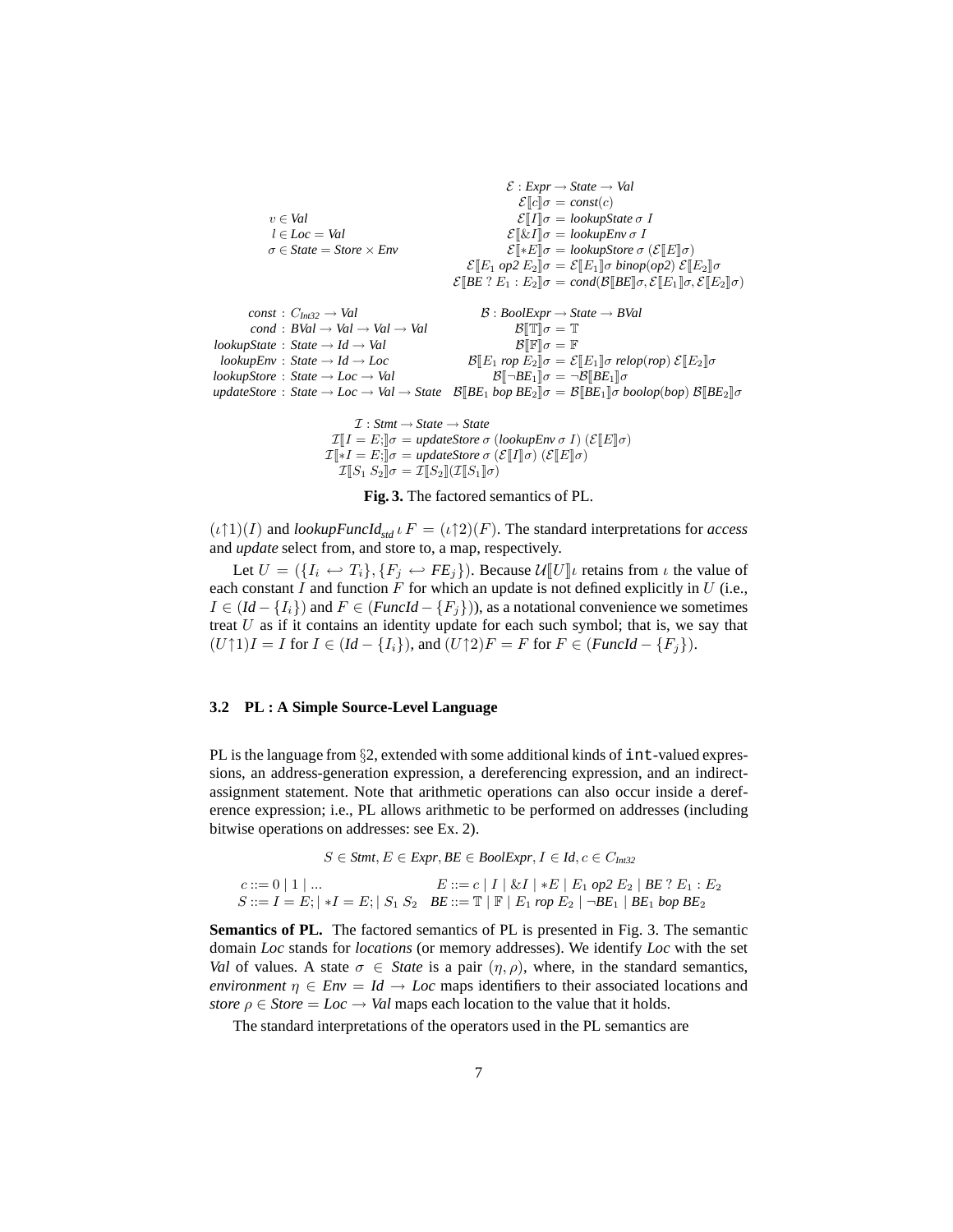$const: C_{Int32} \rightarrow Val$ *storereg* : *State* → *register* → *Val* → *State lookupreg* : *State* → *register* → *Val storeflag* : *State* → *flagName* → *BVal* → *State*  $lookup_{\text{flap}}$ : *State*  $\rightarrow$  *flagName*  $\rightarrow$  *BVal*  $cond : BVal \rightarrow Val \rightarrow Val \rightarrow Val$  $store_{mem}$ :  $State \rightarrow Val \rightarrow Val \rightarrow State$ *lookupmem* : *State* → *Val* → *Val storeeip* : *State* → *State store*<sub>*eip*</sub> =  $\lambda \sigma$ *.store*<sub>*reg*</sub>( $\sigma$ *, EIP*,  $\mathcal{R}$ [*EIP*]] $\sigma$ *binop*(+)4)  $\mathcal{R}: \textit{reg} \rightarrow \textit{State} \rightarrow \textit{Val}$  $\mathcal{R}[\![r]\!] \sigma = \text{lookup}_{\text{reg}}(\sigma, r)$ K : *flagName* → *State* → *BVal*  $\mathcal{K}\llbracket ZF \rrbracket \sigma = \text{lookup}_{\text{flag}}(\sigma, ZF)$  $\mathcal{O}:$  *src\_operand*  $\rightarrow$  *State*  $\rightarrow$  *Val*  $\mathcal{O}[\text{Indirect}(r, c)]\sigma = \text{lookup}_{mem}(\sigma, \mathcal{R}[\![r]\!]\sigma \text{ binop}(+) \text{ const}(c))$  $\mathcal{O}[\text{DirectReg}(r)]\sigma = \mathcal{R}[[r]]\sigma$  $\mathcal{O}$ *[Immediate(c)]* $\sigma = const(c)$ I : *instruction* → *State* → *State*  $\mathcal{I}[\text{MOV}(\text{Indirect}(r, c), so)]\sigma = store_{eip}(\text{store}_{mem}(\sigma, \mathcal{R}[\![r]\!] \sigma \text{ binop}(+) \text{ const}(c), \mathcal{O}[\![so]\!] \sigma))$  $\mathcal{I}[\text{MOV}(\text{DirectReg}(r), so)]\sigma = store_{eip}(\text{store}_{reg}(\sigma, r, \mathcal{O}[\hspace{-0.05cm}[so]\hspace{-0.05cm}]\sigma))$  $\mathcal{I}\llbracket \textit{CMP}(do, so)\rrbracket \sigma = \textit{store}_{\textit{elp}}(\textit{store}_{\textit{flag}}(\sigma, \textit{ZF}, \mathcal{O}\llbracket do \rrbracket \sigma \textit{binop}(-) \mathcal{O}\llbracket \textit{so} \rrbracket \sigma \textit{relop}(-)0))$  $\mathcal{I}\llbracket XOR(do:Indirect(r, c), so) \rrbracket \sigma = store_{eip}(store_{mem}(\sigma, \mathcal{R}\llbracket r \rrbracket \sigma \; binop(+) \; const(c), \mathcal{O}\llbracket do \rrbracket \sigma \; binop(\oplus) \, \mathcal{O}\llbracket so \rrbracket \sigma))$  $\mathcal{I}[\![XOR(d\sigma:DirectReg(r), so]\!] \sigma = store_{eip}(store_{reg}(\sigma, r, \mathcal{O}[\![do]\!] \sigma \, binop(\oplus) \, \mathcal{O}[\![so]\!] \sigma))$ 

 $\mathcal{I}[\![\mathit{JZ}(do)]\!] \sigma = \mathit{store}_{\mathit{reg}}(\sigma, \mathit{EIP}, \mathit{cond}(\mathcal{K}[\![\mathit{ZF}]\!] \sigma, \mathcal{R}[\![\mathit{EIP}]\!] \sigma \mathit{binop}(+) \, 4, \mathcal{O}[\![do]\!] \sigma))$ 

#### **Fig. 4.** The factored semantics of MC.

| $BVal_{std} = BVal$                                                                                            | $cond_{std} = \lambda b.\lambda v_1.\lambda v_2. (b ? v_1 : v_2)$                                                                |
|----------------------------------------------------------------------------------------------------------------|----------------------------------------------------------------------------------------------------------------------------------|
| $Val_{std} = Int32$                                                                                            | lookupState <sub>std</sub> = $\lambda(\eta, \rho) \cdot \lambda I \cdot \rho(\eta(I))$                                           |
| $Loc_{std} = Int32$                                                                                            | lookupEnv <sub>std</sub> = $\lambda(\eta, \rho) \cdot \lambda I \cdot \eta(I)$                                                   |
| $\eta \in Env_{std} = Id \rightarrow Loc_{std}$                                                                | <i>lookupStore</i> <sub>std</sub> = $\lambda(\eta, \rho) \cdot \lambda l \cdot \rho(l)$                                          |
| $\rho \in \textit{Store}_{\textit{std}} = \textit{Loc}_{\textit{std}} \rightarrow \textit{Val}_{\textit{std}}$ | <i>updateStore</i> <sub><i>std</i></sub> = $\lambda(\eta, \rho) \cdot \lambda l \cdot \lambda v \cdot (\eta, \rho[l \mapsto v])$ |

#### **3.3 MC: A Simple Machine-Code Language**

MC is based on the x86 instruction set, but greatly simplified to have just four registers, one flag, and four instructions.

r ∈ *register*, do ∈ *dst operand*, so ∈ *src operand*, i ∈ *instruction*  $r ::= EAX \mid EBX \mid EBP \mid EIP$ *flagName* ::= *ZF*  $do ::= Indirect(r, Val) | DirectReg(r)$ so ::= do ∪ *Immediate*(*Val*)  $instruction ::= MOV(do, so) | CMP(do, so) | XOR(do, so) | JZ(do)$ 

**Semantics of MC.** The factored semantics of MC is presented in Fig. 4. It is similar to the semantics of PL, although MC exhibits two features not part of PL: there is an explicit program counter (*EIP*), and MC includes the typical feature of machine-code languages that a branch is split across two instructions (*CMP* . . . *JZ*). An MC state  $\sigma \in$  *State* is a triple (*mem, reg, flag*), where *mem* is a map *Val*  $\rightarrow$  *Val, reg* is a map *register*  $\rightarrow$  *Val*, and *flag* is a map *flagName*  $\rightarrow$  *BVal*. We assume that each instruction is 4 bytes long; hence, the execution of a *MOV*, *CMP* or *XOR* increments the programcounter register *EIP* by 4. *CMP* sets the value of *ZF* according to the difference of the values of the two operands; *JZ* updates *EIP* depending on the value of flag *ZF*.

# **4 Symbolic Analysis for PL via Reinterpretation**

A PL state  $(\eta, \rho)$  can be modeled in L[PL] by using a function symbol  $F_\rho$  for store  $\rho$ , and a constant symbol  $c_x \in Id$  for each PL identifier x. (To reduce clutter, we will use x for such constants instead of  $c_x$ .) Given  $\iota \in LogicalStruct$ , the constant symbols and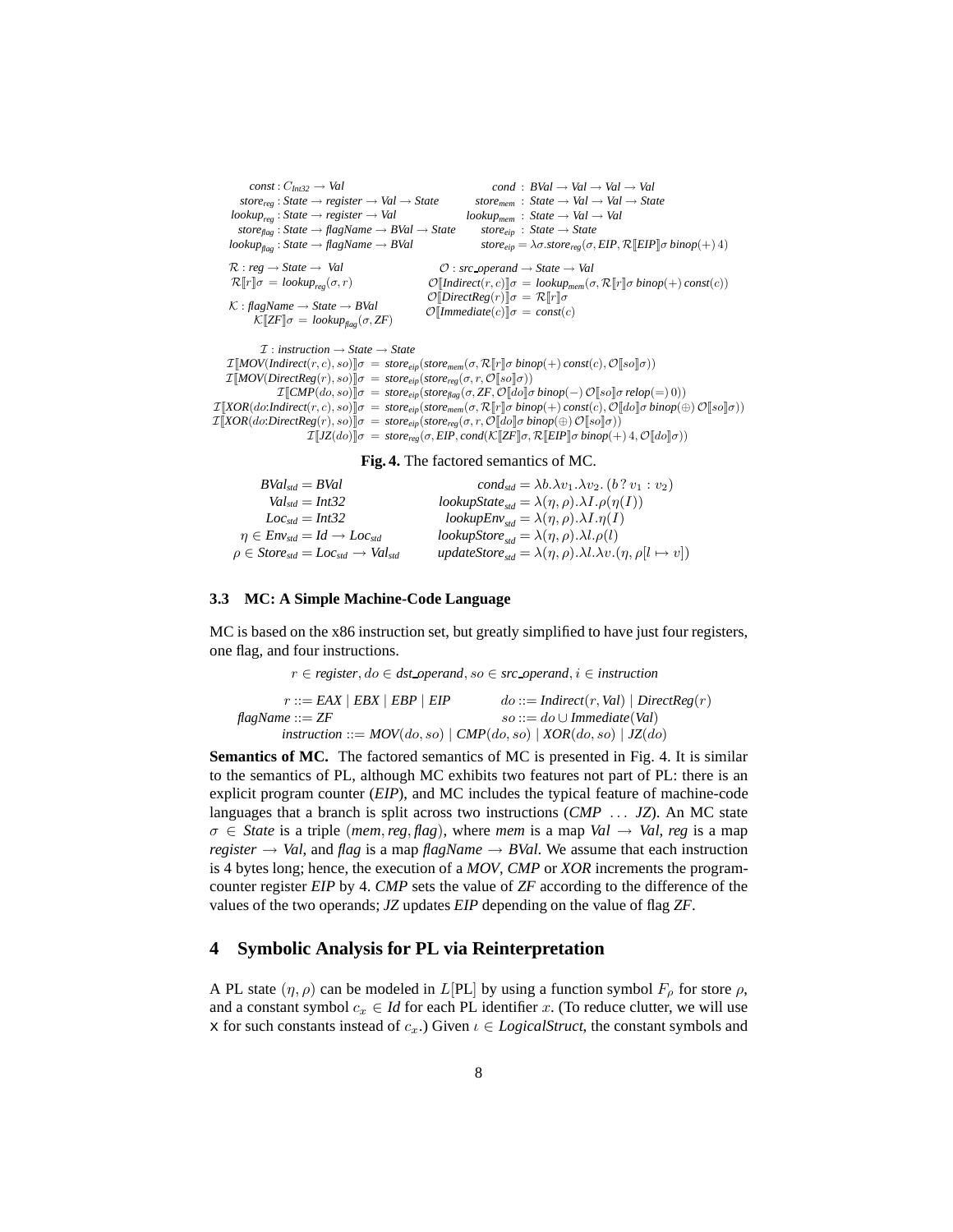their interpretations in  $\iota$  correspond to environment  $\eta$ , and the interpretation of  $F_{\rho}$  in  $\iota$ corresponds to store  $\rho$ .

**Symbolic Evaluation.** A primitive for forward symbolic-evaluation must solve the following problem: *Given the semantic definition of a programming language, together with a specific statement* s*, create a logical formula that captures the semantics of* s*.* The following table illustrates how the semantics of PL statements can be expressed as L[PL] structure-update expressions:

| PL | $L$ $PL$                                                                                                                                                                                                                                                                                                          |
|----|-------------------------------------------------------------------------------------------------------------------------------------------------------------------------------------------------------------------------------------------------------------------------------------------------------------------|
|    | $x = 17; (\emptyset, \{F'_{\rho} \leftrightarrow F_{\rho}[\mathbf{x} \mapsto 17]\})$<br>$x = y; (\emptyset, \{F'_{\rho} \leftrightarrow F_{\rho}[\mathbf{x} \mapsto F_{\rho}(\mathbf{y})]\})$<br>$x = *q; (\emptyset, \{F'_{\rho} \leftrightarrow F_{\rho}[\mathbf{x} \mapsto F_{\rho}(F_{\rho}(\mathbf{q}))]\})$ |
|    |                                                                                                                                                                                                                                                                                                                   |
|    |                                                                                                                                                                                                                                                                                                                   |

To create such expressions automatically using semantic reinterpretation, we use formulas of logic  $L[PL]$  as a reinterpretation domain for the semantic core of PL. The base types and the state type of the semantic core are reinterpreted as follows (our convention is to mark each reinterpreted base type, function type, and operator with an overbar):  $\overline{Val}$  = *Term*,  $\overline{BVal}$  = *Formula*, and  $\overline{State}$  = *StructUpdate*. The operators used in PL's meaning functions  $\mathcal{E}, \mathcal{B}$ , and  $\mathcal{I}$  are reinterpreted over these domains as follows:

- **–** The arithmetic, bitwise, relational, and logical operators are interpreted as syntactic constructors of L[PL] *Terms* and *Formulas*, e.g.,  $\overline{binop}(\oplus) = \lambda T_1 \cdot \lambda T_2 \cdot T_1 \cdot \oplus \cdot T_2$ . Straightforward simplifications are also performed; e.g.,  $0 \mid \oplus \mid a$  simplifies to a, etc. Other simplifications that we perform are similar to ones used by others, such as the preprocessing steps used in decision procedures (e.g., the ite-lifting and readover-write transformations for operations on functions [5]).
- $\overline{\text{cond}}$  residuates an *ite*( $\cdot$ ,  $\cdot$ ,  $\cdot$ ) *Term* when the result cannot be simplified to a single branch.

The other operations used in the PL semantics are reinterpreted as follows:

$$
\overline{lookupState} : StructUpdate \rightarrow Id \rightarrow Term
$$
\n
$$
\overline{lookupEnv} : StructUpdate \rightarrow Id \rightarrow Term
$$
\n
$$
\overline{lookupEnv} = \lambda U. \lambda I. ((U \uparrow 2) F_{\rho})((U \uparrow 1) I)
$$
\n
$$
\overline{lookupStore} : StructUpdate \rightarrow Term \rightarrow Term
$$
\n
$$
\overline{lookupStore} = \lambda U. \lambda T. ((U \uparrow 2) F_{\rho})(T)
$$
\n
$$
\overline{updateStore} : StructUpdate \rightarrow Term \rightarrow Term \rightarrow StructureUpdate
$$
\n
$$
\overline{updateStore} = \lambda U. \lambda T_1. \lambda T_2. ((U \uparrow 1), (U \uparrow 2) [F_{\rho} \mapsto ((U \uparrow 2) F_{\rho}) [T_1 \mapsto T_2]])
$$

By extension, this produces functions  $\overline{\mathcal{E}}, \overline{\mathcal{B}},$  and  $\overline{\mathcal{I}}$  with the following types:

| Standard                                                                             | Reinterpreted                                                                                                                                 |
|--------------------------------------------------------------------------------------|-----------------------------------------------------------------------------------------------------------------------------------------------|
| $\mathcal{E}: \text{Expr} \rightarrow \text{State} \rightarrow \text{Val}$           | $\overline{\mathcal{E}}$ : Expr $\rightarrow$ StructUpdate $\rightarrow$ Term                                                                 |
|                                                                                      | $\beta$ : BoolExpr $\rightarrow$ State $\rightarrow$ BVal $\mid \overline{\beta}$ : BoolExpr $\rightarrow$ StructUpdate $\rightarrow$ Formula |
| $\perp$ <i>T</i> : <i>Stmt</i> $\rightarrow$ <i>State</i> $\rightarrow$ <i>State</i> | $\mathcal{I}: S$ tmt $\rightarrow$ StructUpdate $\rightarrow$ StructUpdate                                                                    |

Function  $\overline{\mathcal{I}}$  translates a statement s of PL to a phrase in logic L[PL].

*Example 2.* The steps of symbolic execution of Fig. 1(b) via semantic reinterpretation, starting with an *StructUpdate* that corresponds to Fig. 1(c) are shown in Fig. 5. The *StructUpdate*  $U_4$  can be considered to be the 2-vocabulary formula  $F'_\rho = F_\rho[0 \rightarrow$  $v[px \mapsto py][py \mapsto v]$ , which expresses a state change that does not usually perform a successful swap.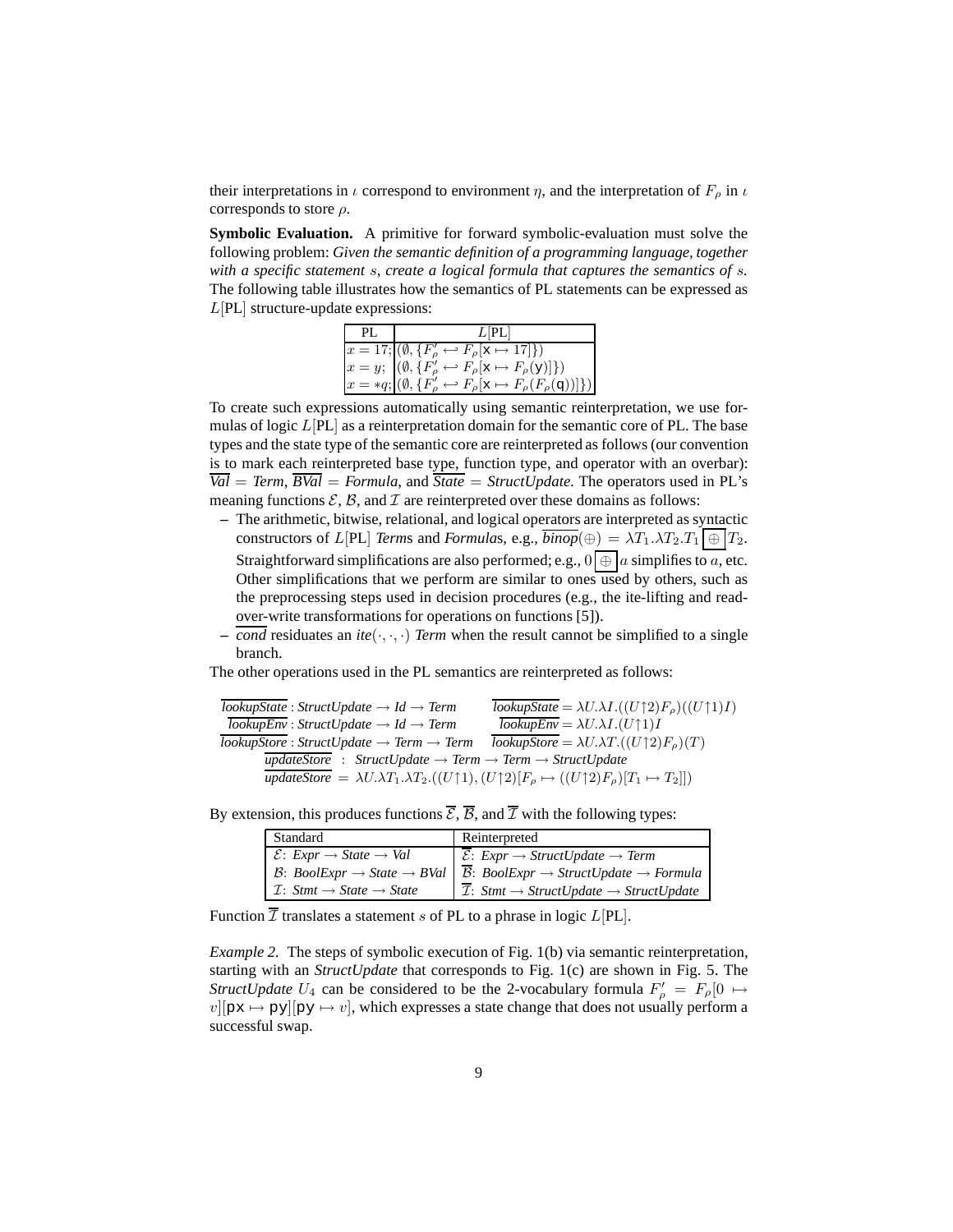$$
U_1 = (\emptyset, F_\rho \leftrightarrow F_\rho[0 \rightarrow v][\mathbf{p} \mathbf{x} \rightarrow \mathbf{p} \mathbf{y}]](\mathbf{p} \mathbf{y} \rightarrow \mathbf{p} \mathbf{y}])
$$
  
\n
$$
\overline{\mathcal{I}}[\ast px = \ast px \overline{\oplus} [\ast py] \cdot] U_1 = (\emptyset, F_\rho \leftrightarrow F_\rho[0 \rightarrow v][\mathbf{p} \mathbf{x} \rightarrow \mathbf{p} \mathbf{y}][\mathbf{p} \mathbf{y} \rightarrow (\overline{\mathcal{E}}[\ast px]U_1 \overline{\oplus} \overline{\mathcal{E}}[\ast py]U_1)])
$$
  
\n
$$
= (\emptyset, F_\rho \leftrightarrow F_\rho[0 \rightarrow v][\mathbf{p} \mathbf{x} \rightarrow \mathbf{p} \mathbf{y}][\mathbf{p} \mathbf{y} \rightarrow (\mathbf{p} \mathbf{y} \overline{\oplus} \mathbf{p} \mathbf{y})])
$$
  
\n
$$
= (\emptyset, F_\rho \leftrightarrow F_\rho[0 \rightarrow v][\mathbf{p} \mathbf{x} \rightarrow \mathbf{p} \mathbf{y}][\mathbf{p} \mathbf{y} \rightarrow 0]) = U_2
$$
  
\n
$$
\overline{\mathcal{I}}[\ast py = \ast px \overline{\oplus} [\ast py] \cdot] U_2 = (\emptyset, F_\rho \leftrightarrow F_\rho[0 \rightarrow (\overline{\mathcal{E}}[\ast px]U_2 \overline{\oplus} \overline{\mathcal{E}}[\ast py]U_2)][\mathbf{p} \mathbf{x} \rightarrow \mathbf{p} \mathbf{y}][\mathbf{p} \mathbf{y} \rightarrow 0])
$$
  
\n
$$
= (\emptyset, F_\rho \leftrightarrow F_\rho[0 \rightarrow (0 \overline{\oplus} \mathbf{p})][\mathbf{p} \mathbf{x} \rightarrow \mathbf{p} \mathbf{y}][\mathbf{p} \mathbf{y} \rightarrow 0])
$$
  
\n
$$
= (\emptyset, F_\rho \leftrightarrow F_\rho[0 \rightarrow v][\mathbf{p} \mathbf{x} \rightarrow \mathbf{p} \mathbf{y}][\mathbf{p} \mathbf{y} \rightarrow 0]) = U_3
$$
  
\n
$$
\overline{\mathcal{I}}[\ast px = \ast px \overline{\oplus} [\ast py] \cdot] U_3 = (\emptyset, F
$$

**Fig. 5.** Symbolic execution of Fig. 1(b) via semantic reinterpretation, starting with an *StructUpdate* that corresponds to the "Before" column of Fig. 1(c).

**WLP.**  $W\mathcal{LP}(s, \varphi)$  characterizes the set of states  $\sigma$  such that the execution of s starting in  $\sigma$  either fails to terminate or results in a state  $\sigma'$  such that  $\varphi(\sigma')$  holds. For a language that only has int-valued variables, the  $W\mathcal{LP}$  of a postcondition (specified by formula  $\varphi$ ) with respect to an assignment statement *var* = *rhs*; can be expressed as the formula obtained by substituting *rhs* for all (free) occurrences of *var* in  $\varphi$ :  $\varphi$ [*var* ← *rhs*].

For a language with pointer variables, such as PL, syntactic substitution is not adequate for finding  $W\mathcal{L}P$  formulas. For instance, suppose that we are interested in finding a formula for the WLP of postcondition  $x = 5$  with respect to  $*p = e$ ;. It is not correct merely to perform the substitution  $(x = 5)[np \leftarrow e]$ . That substitution yields  $x = 5$ , whereas the WLP depends on the execution context in which  $*p = e$ ; is evaluated:

**–** If p points to x, then the  $W\mathcal{LP}$  formula should be  $e = 5$ .

**–** If p does not point to x, then the  $W\mathcal{LP}$  formula should be  $x = 5$ .

The desired formula can be expressed informally as  $((p = \& x)$  ?  $e : x) = 5$ .

For a program fragment that involves multiple pointer variables, the  $WLP$  formula may have to take into account all possible aliasing combinations. This is the essence of Morris's rule of substitution [11]. One of the most important features of our approach is its ability to create correct implementations of Morris's rule of substitution automatically—and basically for free.

*Example 3.* In  $L[PL]$ , such a formula would be expressed as shown below on the right. (This formula will be created using semantic reinterpretation in Ex. 4.)

| Informal | LIPLI                                                                                   |
|----------|-----------------------------------------------------------------------------------------|
|          | Query $\mathcal{WLP}(*p = e, x = 5)$ $\mathcal{WLP}(*p = e, F_{\rho}(\mathbf{x}) = 5)$  |
|          | Result $((p = \&x)$ ? $e : x) = 5$ $ite(F_{\rho}(p) = x, F_{\rho}(e), F_{\rho}(x)) = 5$ |

To create primitives for  $W\mathcal{LP}$  and symbolic composition via semantic reinterpretation, we again use  $L[\cdot]$  as a reinterpretation domain; however, there is a trick: in contrast with what is done to generate symbolic-evaluation primitives, we use the *StructUpdate* type of  $L[\cdot]$  to reinterpret the meaning functions  $\mathcal{U}, \mathcal{FE}, \mathcal{F}$ , and  $\mathcal{T}$  of  $L[\cdot]$  itself! By this means, the "alternative meaning" of a *Term*/*Formula*/*FuncExpr*/*StructUpdate* is a (usually different) *Term*/*Formula*/*FuncExpr*/*StructUpdate* in which some substitution and/or simplification has taken place. The general scheme is outlined in the following table: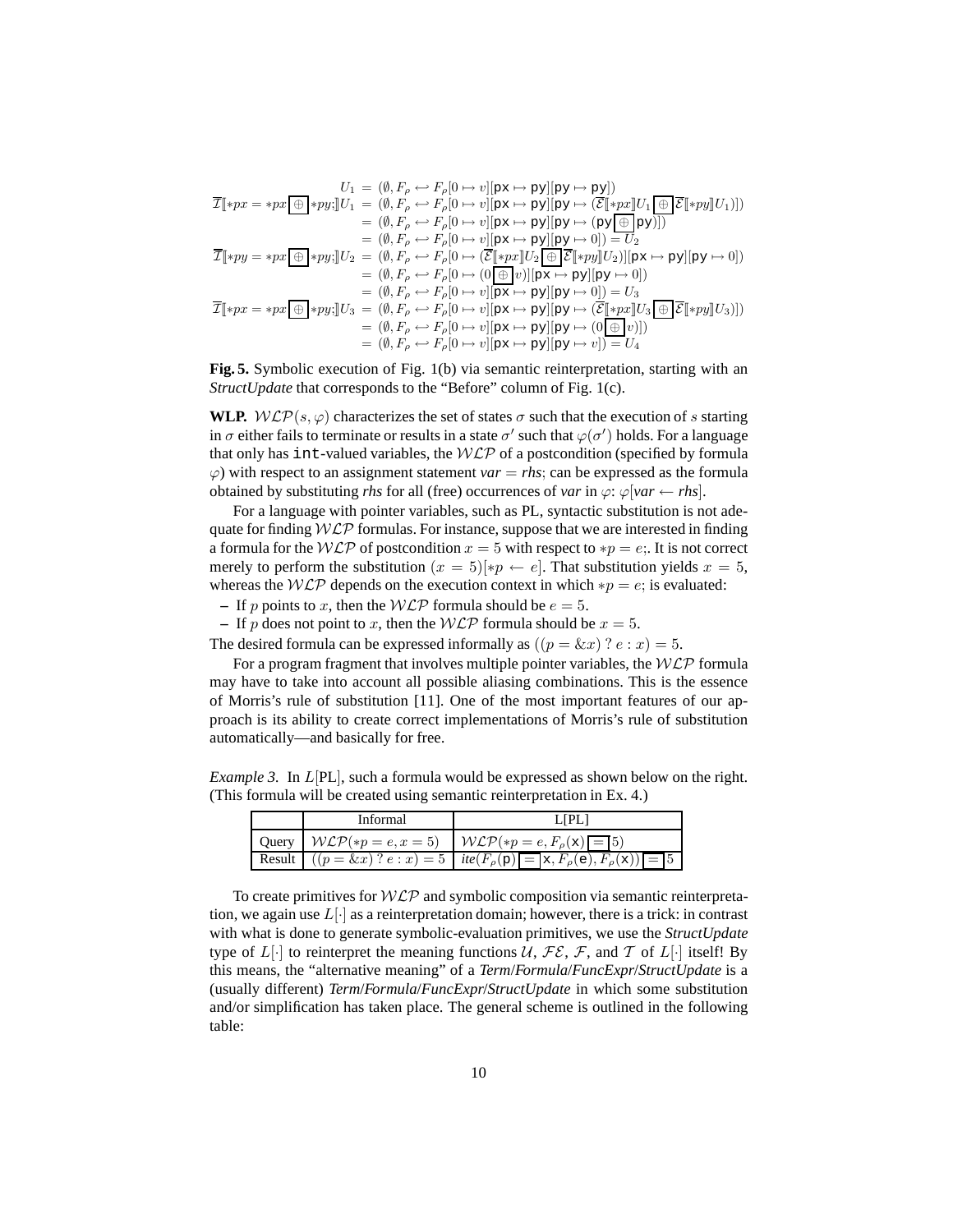| Meaning function(s) Type reinterpreted Replacement type Function created |               |                     |                      |
|--------------------------------------------------------------------------|---------------|---------------------|----------------------|
| $\mathcal{I}, \mathcal{E}, \mathcal{B}$                                  | State         | <i>StructUpdate</i> | Symbolic evaluation  |
| $\mathcal{F}, \mathcal{T}$                                               | LogicalStruct | <i>StructUpdate</i> | W C.P                |
| $U, \mathcal{FE}, \mathcal{F}, \mathcal{T}$                              | LogicalStruct | <i>StructUpdate</i> | Symbolic composition |

In §3.1, we defined the semantics of  $L[\cdot]$  in a form that would make it amenable to semantic reinterpretation. However, one small point needs adjustment: in §3.1, the type signatures of *LogicalStruct*, *lookupFuncId*, *access*, *update*, and FE include occurrences of *Val*  $\rightarrow$  *Val*. This was done to make the types more intuitive; however, for reinterpretation to work, an additional level of factoring is necessary. In particular, the occurrences of *Val*  $\rightarrow$  *Val* need to be replaced by *FVal*. The standard semantics of *FVal* is *Val*  $\rightarrow$  *Val*; however, for creating symbolic-analysis primitives, *FVal* is reinterpreted as *FuncExpr*.

The reinterpretation used for U,  $\mathcal{FE}$ ,  $\mathcal{F}$ , and T is similar to what was used for symbolic execution of PL programs:

- **–** *Val* = *Term*, *BVal* = *Formula*, *FVal* = *FuncExpr*, and *LogicalStruct* = *StructUpdate*.
- **–** The arithmetic, bitwise, relational, and logical operators are interpreted as syntactic *Term* and *Formula* constructors of L (e.g.,  $\overline{binop_L}$   $(\oplus \oplus \oplus \lambda T_1 \lambda T_2 \cdot T_1 \oplus T_2)$ although straightforward simplifications are also performed.
- $\overline{\text{cond}_L}$  residuates an *ite*( $\cdot$ , $\cdot$ , $\cdot$ ) *Term* when the result cannot be simplified to a single branch.
- **–** *lookupId* and *lookupFuncId* are resolved immediately, rather than residuated:
	- ${lookupId}\left( {\left\{ {I_{i} \hookleftarrow T_{i}} \right\}, \left\{ {F_{j} \hookleftarrow F{E_{j}}} \right\}} \right)I_{k}=T_{k}$
	- *lookupFuncId*  $(\lbrace I_i \leftarrow T_i \rbrace, \lbrace F_j \leftarrow F E_j \rbrace) F_k = F E_k$ .
- **–** *access* and *update* are discussed below.

By extension, this produces reinterpreted meaning functions  $\overline{U}$ ,  $\overline{\mathcal{FE}}$ ,  $\overline{\mathcal{F}}$ , and  $\overline{\mathcal{T}}$ .

Somewhat surprisingly, we do not need to introduce an explicit operation of substitution for our logic because *a substitution operation is produced as a by-product of reinterpretation*. In particular, in the standard semantics for L, the return types of meaning function T and helper function *lookupId* of the semantic core are both *Val*. However, in the reinterpreted semantics, a *Val* is a *Term*—i.e., something *symbolic* which is used in subsequent computations. Thus, when  $\iota \in LogicalStruct$  is reinterpreted as  $U \in \text{StructUpdate}$ , the reinterpretation of formula  $\varphi$  via  $\overline{\mathcal{F}}[\varphi]U$  substitutes *Terms* found in U into  $\varphi$ :  $\overline{\mathcal{F}}[\varphi]U$  calls  $\overline{\mathcal{T}}[T]U$ , which may call *lookupId* U I; the latter would return a *Term* fetched from U, which would be a subterm of the answer returned by  $\overline{T}$   $\overline{T}$   $\overline{T}$  which in turn would be a subterm of the answer returned by  $\overline{\mathcal{F}}$   $\mathbb{I}\varphi$   $\overline{U}$ .

To create a formula for  $W\mathcal{LP}$  via semantic reinterpretation, we make use of both  $\overline{\mathcal{F}}$ , the reinterpreted logic semantics, and  $\overline{\mathcal{I}}$ , the reinterpreted programming-language semantics. The  $WLP$  formula for  $\varphi$  with respect to statement s is obtained by performing the following computation:

$$
\mathcal{WLP}(s,\varphi) = \overline{\mathcal{F}}[\varphi][\overline{\mathcal{I}}[s]U_{id}).
$$

For a proof of correctness of this method, see App. A.2.

To understand how pointers are handled during the  $WLP$  operation, the key reinterpretations to concentrate on are the ones for the operations of the semantic core of  $L[PL]$  that manipulate *FVals* (i.e., arguments of type *Val*  $\rightarrow$  *Val*)—in particular, *access* and *update*. We want *access* and *update* to enjoy the following semantic properties: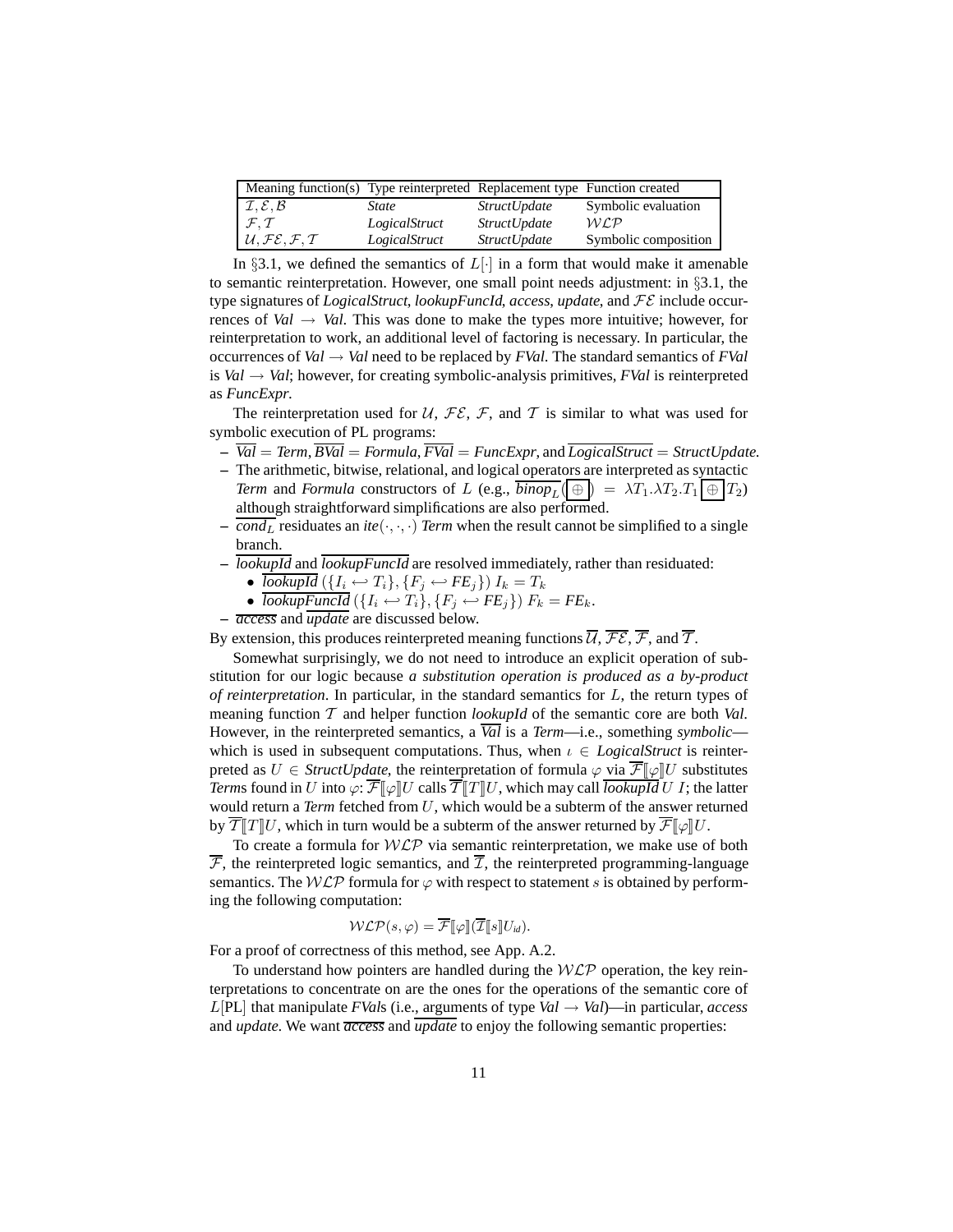$$
\mathcal{T}[\overline{access}(FE_0, T_0)]\iota = (\mathcal{FE}[FE_0]\iota)(\mathcal{T}[T_0]\iota)
$$
  

$$
\mathcal{T}[\overline{update}(FE_0, T_0, T_1)]\iota = (\mathcal{FE}[FE_0]\iota)(\mathcal{T}[T_0]\iota \mapsto \mathcal{T}[T_1]\iota]
$$

Note that these properties require evaluating the results of *access* and *update* with respect to an arbitrary  $\iota \in LogicalStruct.$  As mentioned earlier, it is desirable for reinterpreted base-type operations to perform simplifications whenever possible, when they construct *Term*s, *Formula*s, *FuncExpr*s, and *StructUpdate*s. However, because the value of ι is unknown, *access* and *update* operate in an uncertain environment.

To use semantic reinterpretation to create a  $WLP$  primitive that implements Morris's rule, simplifications are performed by *access* and *update* according to the definitions given below, where  $\equiv$ ,  $\neq$ , and  $\stackrel{.}{=}$  denote *equality-as-terms*, *definite-disequality*, and *possible-equality*, respectively.

$$
\overline{access}(FE[k_2 \rightarrow d_2]), k_1) = F(k_1)
$$
\n
$$
\overline{access}(FE[k_2 \rightarrow d_2]), k_1) = \begin{cases}\n\frac{d_2}{access}(FE, k_1) & \text{if } (k_1 \equiv k_2) \\
\frac{d_2}{access}(FE, k_1) & \text{if } (k_1 \neq k_2) \\
\frac{d_2}{it}(k_1 \equiv k_2, d_2, \overline{access}(FE, k_1)) & \text{if } (k_1 \stackrel{\cdot}{=} k_2) \\
\frac{d_2}{t}(k_1 \equiv k_2, d_2, \overline{access}(FE, k_1)) & \text{if } (k_1 \equiv k_2) \\
\frac{d_2}{t}(k_1 \rightarrow d_1) & \text{if } (k_1 \equiv k_2) \\
\frac{d_2}{t}(k_1 \rightarrow d_1) & \text{if } (k_1 \neq k_2) \\
\frac{d_2}{t}(k_1 \rightarrow d_2)[k_1 \rightarrow d_1] & \text{if } (k_1 \stackrel{\cdot}{=} k_2)\n\end{cases}
$$

(The possible-equality tests, " $k_1 \doteq k_2$ ", are really "otherwise" cases of three-pronged comparisons.) The possible-equality case for *access* introduces *ite* terms. As illustrated in Ex. 4, it is these *ite* terms that cause the reinterpreted operations to account for possible aliasing combinations, and thus are the reason that the semantic-reinterpretation method automatically carries out the actions of Morris's rule of substitution [11].

*Example 4.* We now demonstrate how semantic reinterpretation produces the L[PL] formula for  $W\mathcal{LP}(*_p = e, x = 5)$  claimed in Ex. 3.

$$
U := \overline{\underline{\mathcal{I}}}\left[\underset{p \in \mathcal{P}}{\text{updateStore}}(U_{ld}, \overline{\underline{\mathcal{E}}}[\underline{p}]\underline{U}_{ld}, \overline{\underline{\mathcal{E}}}[\underline{e}]\underline{U}_{ld})\right]
$$
\n
$$
= \underset{p \neq \text{dataStore}}{\text{updateStore}}(U_{ld}, \overline{\underline{\mathcal{E}}}[\underline{p}]\underline{U}_{ld}, \overline{\underline{\mathcal{E}}}[\underline{e}]\underline{U}_{ld})
$$
\n
$$
= \underset{p \neq \text{dataStore}}{\text{updateStore}}(U_{ld}, \overline{\underline{F}}_{p}(p), \overline{F}_{p}(e))
$$
\n
$$
= ((U_{ld}\uparrow 1), F_{\rho} \leftrightarrow F_{\rho}[\underline{F}_{\rho}(p) \mapsto F_{\rho}(e)])
$$
\n
$$
W\mathcal{L}\mathcal{P}(*p = e, F_{\rho}(\mathbf{x})\underline{I} = 5) = \overline{\underline{\mathcal{F}}}[\underline{F}_{\rho}(\mathbf{x})\underline{I} = 5][U]
$$
\n
$$
= \overline{\underline{\mathcal{T}}}[\underline{F}_{p}(\mathbf{x})][U\underline{I} = \overline{\underline{\mathcal{T}}}[[5]]U
$$
\n
$$
= \overline{\underline{\mathcal{C}ccess}(\overline{\mathcal{F}\mathcal{E}}[\underline{F}_{\rho}]\underline{U}, \overline{\underline{\mathcal{T}}}[[\mathbf{x}]\underline{U})] = 5
$$
\n
$$
= \overline{\underline{\mathcal{C}ccess}(\overline{\mathcal{C}c}\underline{E}[F_{\rho}]\underline{U}, \overline{\underline{\mathcal{T}}}[[\mathbf{x}]\underline{U})] = 5
$$
\n
$$
= \overline{\underline{\mathcal{C}ccess}(\overline{F}_{\rho}(p) \mapsto F_{\rho}(e)], \mathbf{x})\underline{I} = 5
$$
\n
$$
= \overline{\mathcal{C}ccess}(\overline{F}_{\rho}(p) \mapsto F_{\rho}(e), \overline{\mathcal{C}ccess}(F_{\rho}, \mathbf{x})) = 5
$$
\n
$$
= \mathcal{C}(\overline{F}_{\rho}(p) \underline{I} = \mathbf{x}, F_{\rho}(e), F_{\rho}(\mathbf{x})) = 5
$$

Note how the case for *access* that involves a possible-equality comparison causes an *ite* term to arise that tests " $F_{\rho}(\mathbf{p}) = \mathbf{x}$ ". The test determines whether the value of p is the address of x, which is the only aliasing condition that matters for this example.

**Symbolic Composition.** The goal of symbolic composition is to have a method that, given two symbolic representations of state changes, computes a symbolic representation of their composed state change. In our approach, each state change is represented in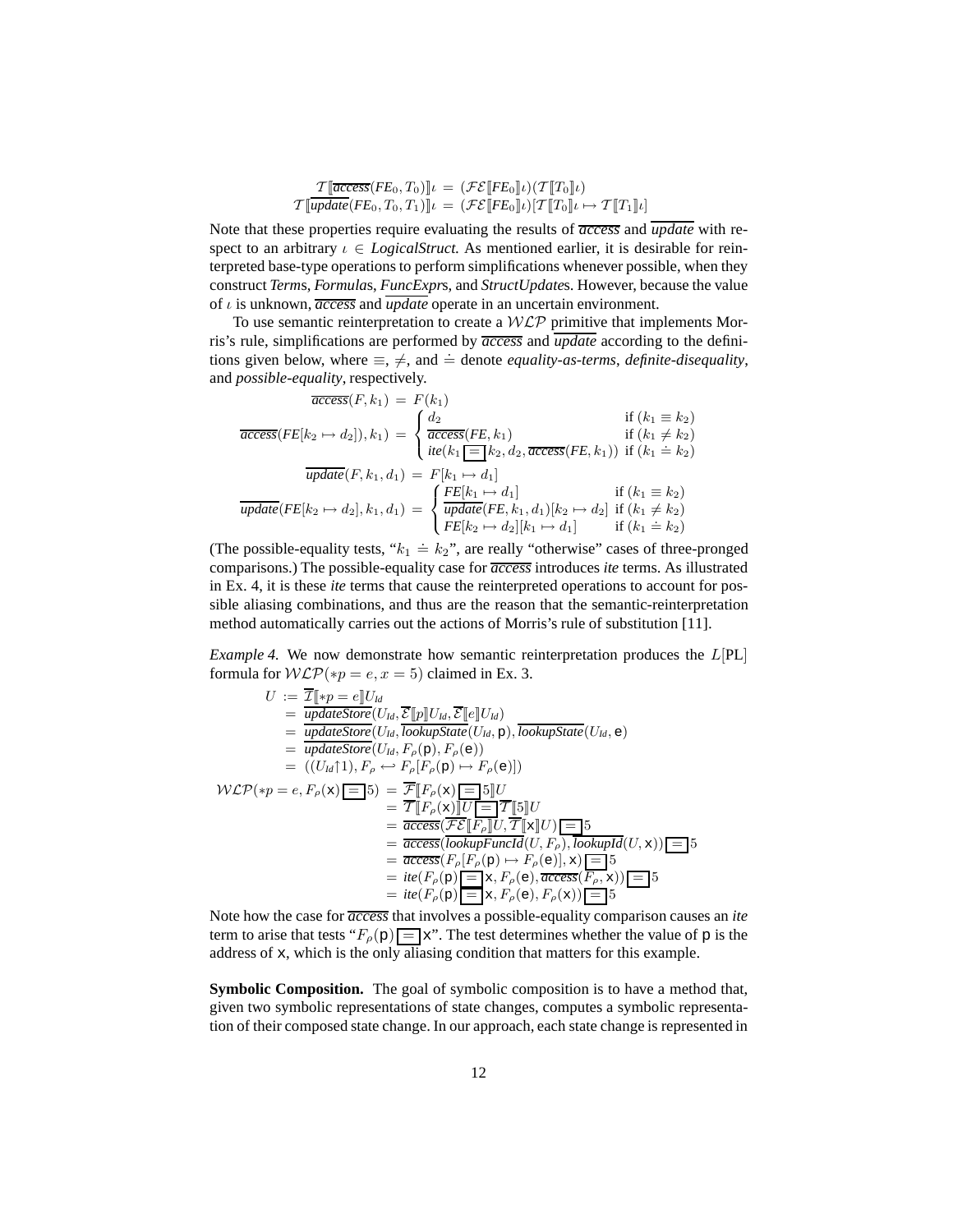logic L[·] by an *StructUpdate*, and the method computes a new *StructUpdate* that represents their composition. To accomplish this,  $L[\cdot]$  is used as a reinterpretation domain, exactly as for WLP. Moreover,  $\overline{U}$  turns out to be exactly the symbolic-composition *function that we seek.* In particular,  $\overline{U}$  works as follows:

 $\overline{\mathcal{U}}\llbracket (\{I_i \leftarrow T_i\}, \{F_j \leftarrow FE_j\}) \rrbracket U = ((U\uparrow 1)[I_i \mapsto \overline{\mathcal{T}}\llbracket T_i \rrbracket U], (U\uparrow 2)[F_j \mapsto \overline{\mathcal{FE}}\llbracket F E_j \rrbracket U])$ 

*Example 5.* For the swap-code fragment from Fig. 1(a), we can demonstrate the ability of  $U$  to perform symbolic composition by showing that

$$
\overline{\mathcal{I}}[\![s_1;s_2;s_3]\!]U_{id}=\overline{\mathcal{U}}[\![\overline{\mathcal{I}}[\![s_3]\!]U_{id}]\!](\overline{\mathcal{I}}[\![s_1;s_2]\!]U_{id}).
$$

First, consider the left-hand side. It is not hard to show that  $\overline{\mathcal{I}}[s_1; s_2; s_3]U_{id} = (\{\mathbf{x}' \mapsto$  $(y, y' \leftrightarrow x)$ ,  $\emptyset$ ). Now consider the right-hand side. Let  $U_{1,2}$  and  $U_3$  be

$$
U_{1,2} = \overline{\mathcal{I}}[\![s_1;s_2]\!] U_{id} = (\{x' \leftrightarrow x \oplus y, y' \leftrightarrow x\}, \emptyset)
$$
  
\n
$$
U_3 = \overline{\mathcal{I}}[\![s_3]\!] U_{id} = (\{x' \leftrightarrow x \oplus y, y' \leftrightarrow y\}, \emptyset).
$$

We want to compute

$$
\overline{\mathcal{U}}[\![U_3]\!] U_{1,2} = \overline{\mathcal{U}}[\![\{(x' \leftrightarrow x \text{ } \oplus \text{ } y, y' \leftrightarrow y\}, \emptyset)]\!] U_{1,2}
$$
\n
$$
= ((U_{1,2}\uparrow 1)[x \mapsto \mathcal{T}[\![x \text{ } \oplus \text{ }] y]\!] U_{1,2}, y \mapsto \mathcal{T}[\![y]\!] U_{1,2}], \emptyset)
$$
\n
$$
= ((U_{1,2}\uparrow 1)[x \mapsto ((x \text{ } \oplus \text{ }] y) \text{ } \oplus \text{ }] x), y \mapsto x], \emptyset)
$$
\n
$$
= ((U_{1,2}\uparrow 1)[x \mapsto y, y \mapsto x], \emptyset)
$$
\n
$$
= (\{x' \leftrightarrow y, y' \leftrightarrow x\}, \emptyset)
$$
\nfore

\n
$$
\overline{\mathcal{T}}[\![s_1 : s_2 : s_3] \text{ }] U_{1,1} = \overline{\mathcal{U}}[\![U_3]\!] U_{1,2}
$$

Therefore,  $\mathcal{I}[[s_1; s_2; s_3] \cup id = U[[t_3] \cup 1, 2$ .

# **5 Symbolic Analysis for MC via Reinterpretation**

To obtain the three symbolic-analysis primitives for MC, we use a reinterpretation of MC's semantics that is essentially identical to the reinterpretation for PL, modulo the fact that the semantics of PL is written in terms of the combinators *lookupEnv*, *lookupStore*, and *updateStore*, whereas the semantics of MC is written in terms of *lookupreg*, *storereg*, *lookupflag*, *storeflag*, *lookupmem*, and *storemem*.

The base types are redefined as  $\overline{BVal}$  = *Formula*,  $\overline{Val}$  = *Term*, *State* = *StructUpdate*, where the vocabulary for *LogicalStruct*s is ({*ZF*, *EAX*, *EBX*, *EBP*, *EIP*}, {F*mem*}). Lookup and store operations for MC, such as *lookupmem* and *storemem*, are handled the same way that *lookupStore* and *updateStore* are handled for PL.

*Example 6.* Fig. 1(d) shows the MC code that corresponds to the swap code in Fig. 1(a): lines 1–3, lines 4–6, and lines 7–9 correspond to lines 1, 2, and 3 of Fig. 1(a), respectively. For the MC code in Fig. 1(d),  $\overline{\mathcal{I}}_{MC}$  *[swap]U<sub>id</sub>* produces the *StructUpdate* 

$$
\begin{pmatrix}\n\{EAX' \leftarrow F_{mem}(EBP \quad 14)\}, \\
\{F'_{mem} \leftarrow F_{mem}[EBP \quad 10 \mapsto F_{mem}(EBP \quad 14)] [EBP \quad 14 \mapsto F_{mem}(EBP \quad 10)]\}\n\end{pmatrix}
$$

Fig. 1(d) illustrates why it is essential to be able to handle address arithmetic: an access on a source-level variable is compiled into machine code that dereferences an address in the stack frame computed from the frame pointer (*EBP*) and an offset. This example shows that  $\overline{\mathcal{I}}_{MC}$  is able to handle address arithmetic correctly.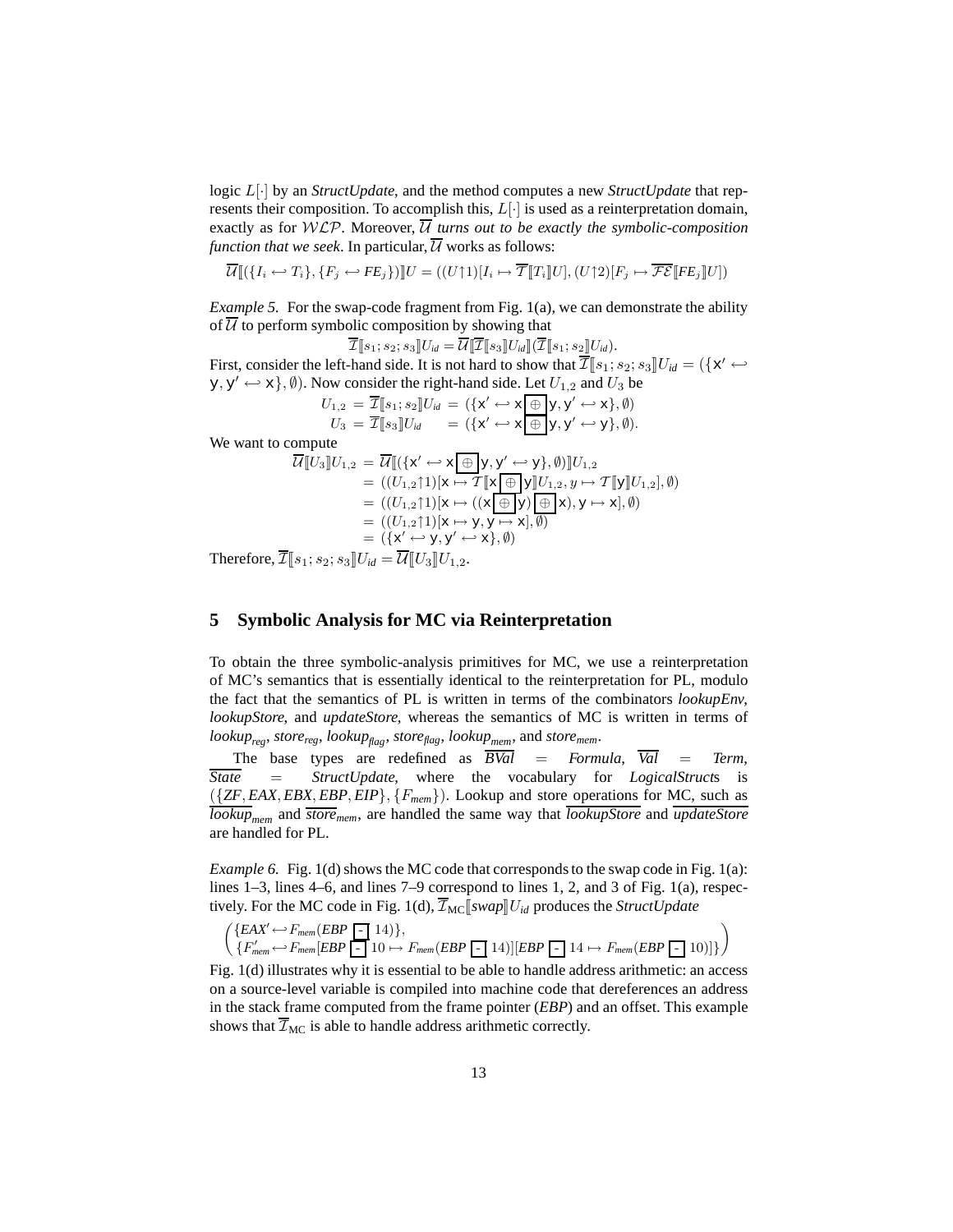```
[1] void foo(int e, int x, int* p) {
\lceil 2 \rceil ...
[3] *p = e;<br>
[4] if(x ==
       if(x == 5)[5] goto ERROR;
[6] }
                                      [1] moy eax, p;
                                      [2] mov ebx, e;
                                      [3] mov [eax], ebx;
                                      [4] cmp x, 5;
                                      [5] jz ERROR;
                                      [6] ...
                                      [7] ERROR: ...
                (a) (b)
```
**Fig. 6.** (a) A simple source-code fragment written in PL; (b) the MC code for (a).

To create a formula for the  $WLP$  of  $\varphi$  with respect to instruction i via semantic reinterpretation, we use the reinterpreted MC semantics  $\overline{\mathcal{I}}_{MC}$ , together with the reinterpreted L[MC] meaning function  $\overline{\mathcal{F}}_{MC}$ , where  $\overline{\mathcal{F}}_{MC}$  is created via the same approach used in §4 to reinterpret L[PL].  $W\mathcal{LP}(i, \varphi)$  is obtained by performing  $\overline{\mathcal{F}}_{MC}[\varphi](\overline{\mathcal{I}}_{MC}[\![i]\!]U_{id})$ .

*Example 7.* Fig. 6(a) shows a source-code fragment; Fig. 6(b) shows the corresponding MC code. (To simplify the MC code, source-level variable names are used.) In Fig. 6(a), the largest set of states just before line [3] that cause the branch to ERROR to be taken at line [4] is described by  $W\mathcal{LP}(*_p = e, x = 5)$ . In Fig. 6(b), an expression that characterizes whether the branch to ERROR is taken is  $W\mathcal{LP}(\mathcal{S}_{[1]-[5]},(EIP = [c_{[7]})),$ where  $s_{[1]-[5]}$  denotes instructions [1]–[5] of Fig. 6(b), and  $c_{[7]}$  is the address of ERROR. Using semantic reinterpretation,  $\overline{\mathcal{F}}_{MC}[[(EIP \sqsubseteq ]c_{[7]})][(I\overline{I}[s_{[1]-[5]}]]U_{id})$  produces the formula  $(ite((F_{mem}(p) = x), F_{mem}(e), F_{mem}(x))$  - 5) = 0, which, transliterated to informal source-level notation, is  $(((p = \& x) \cdot e : x) - 5) = 0.$ 

Even though the branch is split across two instructions,  $WLP$  can be used to recover the branch condition.  $WLP$ (cmp x, 5; jz ERROR,  $(EIP = c_{[7]})$ ) returns the formula *ite*((( $F_{mem}(x)$  - 5) = 0),  $c_{[7]}$ ,  $c_{[6]}$ ) =  $c_{[7]}$  as follows:

$$
\overline{\mathcal{I}}[\text{cmp } \mathbf{x}, \mathbf{5}]U_{id} = (\{ZF' \leftrightarrow (F_{mem}(\mathbf{x})\mathbf{[-}5)\mathbf{[-}0\}, \emptyset) = U_1 \n\overline{\mathcal{I}}[\mathbf{j} \mathbf{z} \text{ ERROR}]U_1 = (\{EIP' \leftrightarrow ite(((F_{mem}(\mathbf{x})\mathbf{[-}5)\mathbf{[-}0), c_{\{7\}}, c_{\{6\}})\}, \emptyset) = U_2 \n\overline{\mathcal{F}}_{\text{MC}}[\text{EIP}[\mathbf{=}]c_{\{7\}}]\mathbf{U}_2 = ite(((F_{mem}(\mathbf{x})\mathbf{[-}5)\mathbf{[-}0), c_{\{7\}}, c_{\{6\}})\mathbf{=[}c_{\{7\}}]
$$

Because  $c_{[7]} \neq c_{[6]}$ , this simplifies to  $(F_{mem}(\mathbf{x}) \mid \cdot \mid 5) \mid = 0$ —i.e., in source-level terms,  $(x - 5) = 0.$ 

# **6 Other Language Constructs**

**Branching.** Ex. 7 illustrated a  $W\mathcal{LP}$  computation across a branch. We now illustrate forward symbolic execution across a branch.

Suppose that an if-statement is represented by *IfStmt*(*BE*, *Int32*, *Int32*), where *BE* is the condition and the two *Int32*s are the addresses of the true-branch and false-branch, respectively. Its factored semantics would specify how the value of the program counter *PC* changes:

 $\mathcal{I}$ <sup>*I*</sup>*IfStmt*(*BE*,  $c_T$ ,  $c_F$ ) $\sigma$  = *updateStore*  $\sigma$  *PC cond*( $\mathcal{B}$ *[BE*] $\sigma$ *, const*( $c_T$ )*, const*( $c_F$ )).

In the reinterpretation for symbolic evaluation, the *StructUpdate* U obtained by  $\mathcal{I}[[\mathit{IfStmt}(BE, c_T, c_F)]]U_{id}$  would be  $(\lbrace PC' \leftrightarrow ite(\varphi_{BE}, c_T, c_F) \rbrace, \emptyset)$ , where  $\varphi_{BE}$  is the *Formula* obtained for *BE* under the reinterpreted semantics. To obtain the branch condition for a specific branch, say the true-branch, we evaluate  $\overline{\mathcal{F}}[PC] = c_T U$ . The result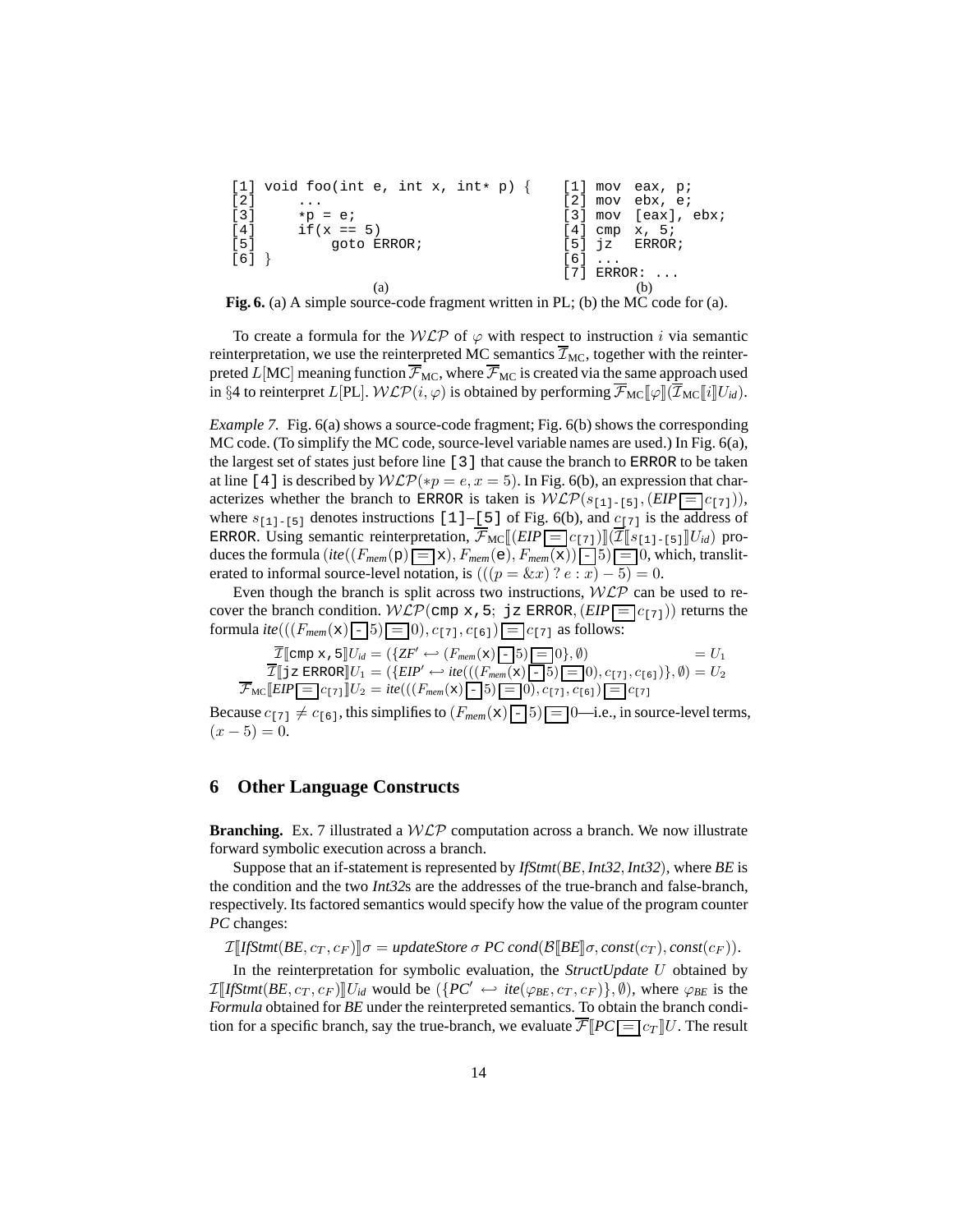*Formula* ObtainPathConstraintFormula(*Path* π) {

*Formula*  $\varphi = \boxed{\mathbb{T}}$ ; // Initial path-constraint formula *StructUpdate*  $\overline{U} = U_{id}$ ; // Initial symbolic state-transformer **let**  $[PC_1 : i_1, PC_2 : i_2, \ldots, PC_n : i_n, PC_{n+1} : skip] = \pi$  in **for**  $(k = 1; k \leq n; k++)$  {  $U = \overline{\mathcal{I}} ||i_k|| U;$  // Symbolically execute  $i_k$ **if**  $(i_k$  is a branch instruction)  $\varphi = \varphi \overline{ \&\& \overline{\mathcal{F}} } \overline{ \Vert} P C = P C_{k+1} \Vert U;$  // Conjoin the branch condition for  $i_k$ } **return** ϕ; }

**Fig. 7.** An algorithm to obtain a path-constraint formula that characterizes which initial states must follow path  $\pi$ .

is (*ite*( $\varphi_{BE}, c_T, c_F$ ) =  $|c_T|$ , which (assuming that  $c_T \neq c_F$ ) simplifies to  $\varphi_{BE}$ . (A similar formula simplification was performed in Ex. 7 on the result of the  $WLP$  formula.)

**Loops.** One kind of intended client of our approach to creating symbolic-analysis primitives is hybrid concrete/symbolic state-space exploration [6, 13, 7, 3]. Such tools use a combination of concrete and symbolic execution to generate inputs that increase coverage. In such tools, a program-level loop is executed concretely a specific number of times as some path  $\pi$  is followed. The symbolic-execution primitive for a single instruction is applied to each instruction of  $\pi$  to obtain symbolic states at each point of  $\pi$ . A *path-constraint formula* that characterizes which initial states must follow  $\pi$  can be obtained by collecting the branch formula  $\varphi_{BE}$  obtained at each branch condition by the technique described above; the algorithm is shown in Fig. 7.

**X86 String Instructions.** X86 string instructions can involve actions that perform an *a priori* unbounded amount of work (e.g., the amount performed is determined by the value held in register *ECX* at the start of the instruction). This can be reduced to the loop case discussed above by giving a semantics in which the instruction itself is one of its two successors. In essence, the "microcode loop" is converted into an explicit loop.

**Procedures.** A call statement's semantics (i.e., how the state is changed by the call action) would be specified with some collection of operations. Again, the reinterpretation of the state transformer is induced by the reinterpretation of each operation:

- **–** For a call statement in a high-level language, there would be an operation that creates a new activation record. The reinterpretation of this would generate a fresh logical constant to represent the location of the new activation record.
- **–** For a call instruction in a machine-code language, register operations would change the stack pointer and frame pointer, and memory operations would initialize fields of the new activation record. These are reinterpreted in exactly the same way that register and memory operations are reinterpreted for other constructs.

**Dynamic Allocation.** Two approaches are possible:

- **–** The allocation package is implemented as a library. One can apply our techniques to the machine code from the library.
- **–** If a formula is desired that is based on a high-level semantics, a call statement that calls malloc or new can be reinterpreted using the kind of approach used in other systems (a fresh logical constant denoting a new location can be generated).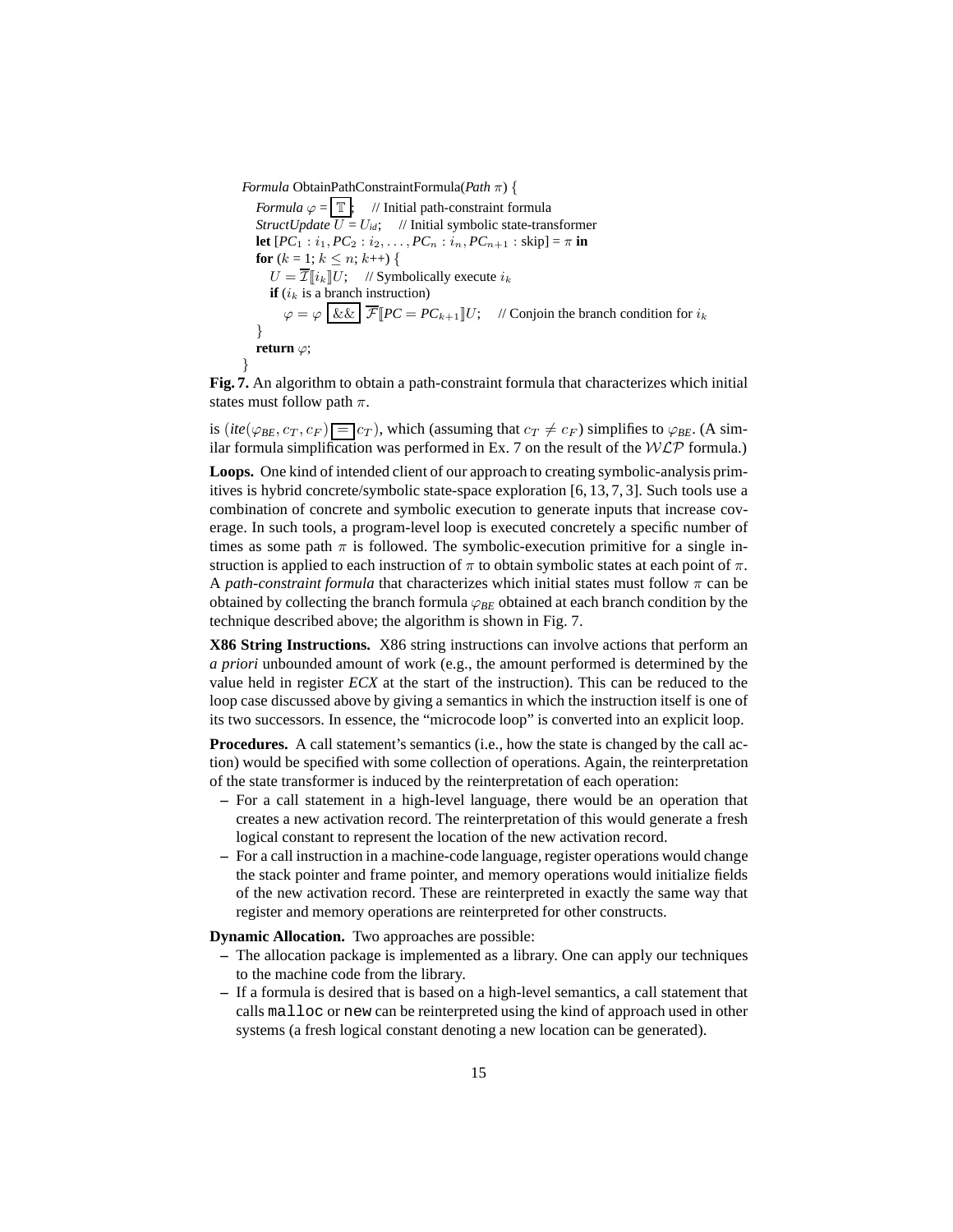### **7 Implementation and Evaluation**

**Implementation.** Our implementation uses the TSL system [9]. (TSL stands for "**T**ransformer **S**pecification **L**anguage".) The TSL language is a strongly typed, firstorder functional language with a datatype-definition mechanism for defining recursive datatypes, plus deconstruction by means of pattern matching. Writing a TSL specification for an instruction set is similar to writing an interpreter in first-order ML. For instance, the meaning function  $\mathcal I$  of §3.3 is written as a TSL function

state interpInstr(instruction I, state S)  $\{ \ldots \}$ ; where instruction and state are user-defined datatypes that represent the syntactic objects (in this case, instructions) and the semantic states, respectively.

We used TSL to (1) define the syntax of  $L[\cdot]$  as a user-defined datatype; (2) create a reinterpretation based on  $L[\cdot]$  formulas; (3) define the semantics of  $L[\cdot]$  by writing functions that correspond to  $\mathcal{T}, \mathcal{F}$ , etc.; and (4) apply reinterpretation (2) to the meaning functions of  $L[\cdot]$  itself. (We already had TSL specifications of x86 and PowerPC.)

TSL's meta-language provides a fixed set of base-types; a fixed set of arithmetic, bitwise, relational, and logical operators; and a facility for defining map-types. Each TSL reinterpretation is defined over the *meta-language constructs*, by reinterpreting the TSL base-types, base-type operators, map-types, and map-type operators (i.e., *access* and *update*). When semantic reinterpretation is performed in this way, it is *independent* of any given subject language. Consequently, now that we have carried out steps (1)– (4), all three symbolic-analysis primitives can be generated automatically for a new instruction set *IS* merely by writing a TSL specification of *IS*, and then applying the TSL compiler. In essence, TSL act as a "Yacc-like" tool for generating symbolic-analysis primitives from a semantic description of an instruction set.

To illustrate the leverage gained by using the approach presented in this paper, the following table lists the number of (non-blank) lines of  $C_{++}$  that are generated from the TSL specifications of the x86 and PowerPC instruction sets. The number of (non-blank) lines of TSL are indicated in bold.

|                                                                                                 | ' SL                                                                                                                                                               |              |                                                                                                                                                                                                                              |  |  |  |
|-------------------------------------------------------------------------------------------------|--------------------------------------------------------------------------------------------------------------------------------------------------------------------|--------------|------------------------------------------------------------------------------------------------------------------------------------------------------------------------------------------------------------------------------|--|--|--|
|                                                                                                 | $\mathcal{F}[\![\cdot]\!] \cup \mathcal{T}[\![\cdot]\!] \cup \mathit{FE}[\![\cdot]\!] \cup \mathcal{U}[\![\cdot]\!] \parallel \overline{\mathcal{I}}[\![\cdot]\!]$ |              | $\boxed{\mathcal{F}}$ $\boxed{\cdot}$ $\boxed{\cup$ $\overline{\mathcal{T}}$ $\boxed{\cdot}$ $\boxed{\cup}$ $\overline{\mathit{FE}}$ $\boxed{\cdot}$ $\boxed{\cup}$ $\overline{\mathcal{U}}$ $\boxed{\cdot}$ $\boxed{\cdot}$ |  |  |  |
|                                                                                                 |                                                                                                                                                                    | 1,510 23,109 | 15,632                                                                                                                                                                                                                       |  |  |  |
| $\begin{array}{ l l }\n \hline\n x86 & 3,524 \\  \hline\n \text{PowerPC} & 1,546\n \end{array}$ | $\left(\text{already written}\right)$ 12,153                                                                                                                       |              | 15,632                                                                                                                                                                                                                       |  |  |  |

The C++ code is emitted as a template, which can be instantiated with different interpretations. For instance, instantiations that create C++ implementations of  $\mathcal{I}_{\text{x86}}[\cdot]$  and  $\mathcal{I}_{\text{PowerPC}}[\lceil \cdot \rceil]$  (i.e., emulators for x86 and PowerPC, respectively) can be obtained trivially. Thus, for a hybrid concrete/symbolic tool for x86, our tool essentially furnishes 23,109 lines of C++ for the concrete-execution component and 23,109 lines of C++ for the symbolic-execution component. Note that the 1,510 lines of TSL that defines  $\mathcal{F}[\cdot],$  $T[\cdot], FE[\cdot],$  and  $\mathcal{U}[\cdot]$  needs to be written only once.

In addition to the components for concrete and symbolic execution, one also obtains an implementation of  $W\mathcal{LP}$ —via the method described in §4—by calling the C++ implementations of  $\overline{\mathcal{F}}[\cdot]\overline{\cdot}$  and  $\overline{\mathcal{I}}[\cdot]\overline{\cdot}$   $W\mathcal{LP}(s,\varphi) = \overline{\mathcal{F}}[\varphi]\overline{\cdot}(\overline{\mathcal{I}}[s]\overline{\cdot}U_{id})$ . By Thm. A2,  $W\mathcal{LP}$ is guaranteed to be consistent with the components for concrete and symbolic execution (modulo bugs in the implementation of TSL).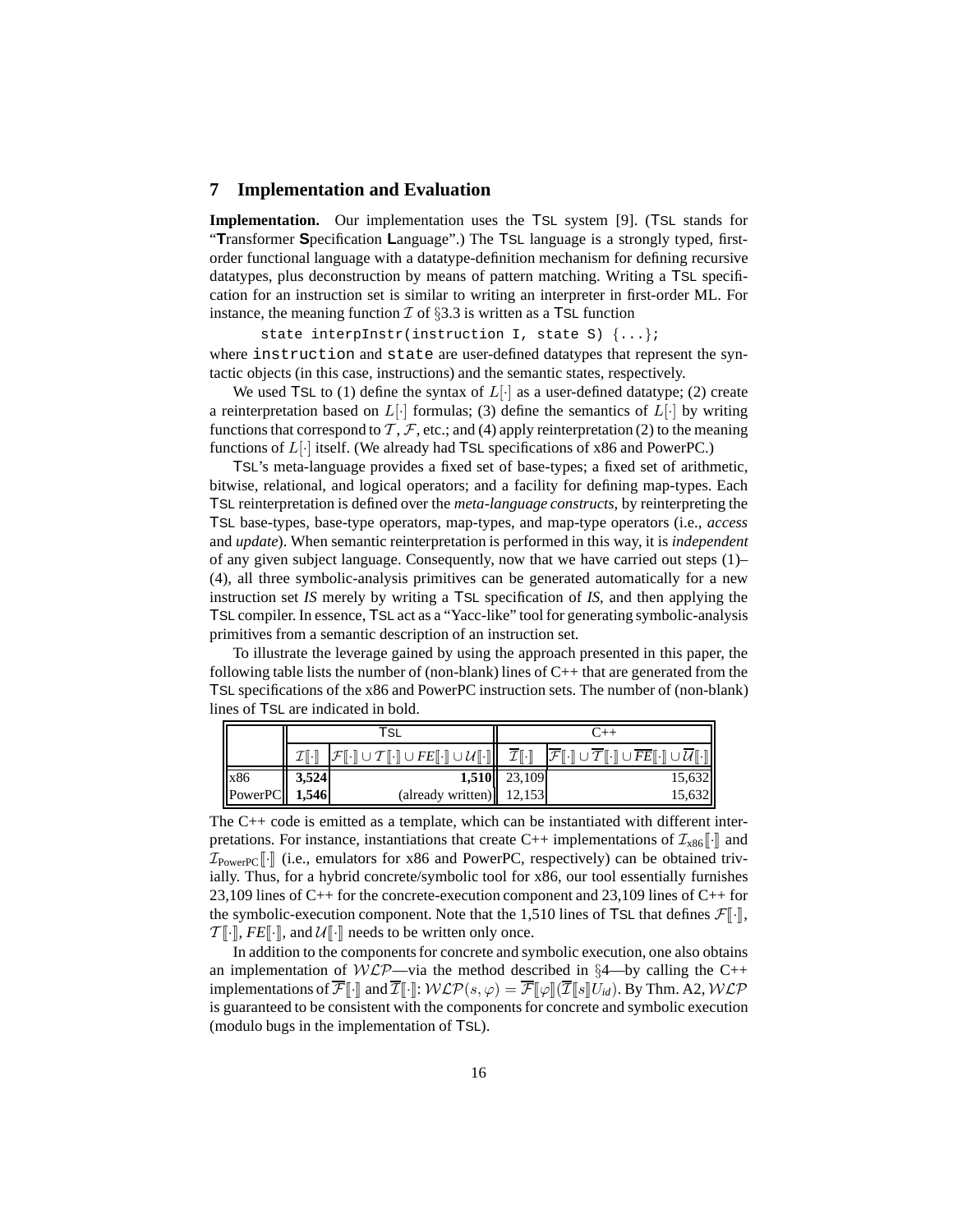**Evaluation.** Some tools that use symbolic reasoning employ formula transformations that are not faithful to the actual semantics. For instance, SAGE [7] uses an approximate x86 symbolic execution in which concrete values are used when non-linear operators or symbolic pointer dereferences are encountered. As a result, its symbolic execution of a path can produce an "unfaithful" path-constraint formula  $\varphi$ ; that is,  $\varphi$  can be unsatisfiable when the path is executable, or satisfiable when the path is not executable. Both situations are called a *divergence* [7]. Because the intended use of SAGE is to generate inputs that increase coverage, it can be acceptable for the tool to have a substantial divergence rate (due to the use of unfaithful symbolic techniques) if the cost of performing symbolic operations is lowered in most circumstances.

However, if we eventually hope to model check x86 machine code, implementations of faithful symbolic techniques will be required. Using faithful symbolic techniques could raise the cost of performing symbolic operations because faithful path-constraint formulas could end up being a great deal more complex than unfaithful ones. Thus, our experiment was designed to answer the question "What is the cost of using exact symbolic-execution primitives instead of unfaithful ones?"

It would have been an error-prone task to implement a faithful symbolic-execution primitive for x86 machine code manually. Using TSL, however, we were able to generate a faithful symbolic-execution primitive from an existing, well-tested TSL specification of the semantics of x86 instructions. We also generated an unfaithful symbolicexecution primitive that adopts SAGE's approximate approach. We used these to create two symbolic-execution tools that perform state-space exploration—one that uses the faithful primitive, and one that uses the unfaithful primitive.

Although the presentation in earlier sections was couched in terms of simplified core languages, the implemented tools work with real x86 programs. Our experiments used six  $C_{++}$  programs, each exercising a single algorithm from the  $C_{++}$  STL, compiled under Visual Studio 2005. We compared the two tools' divergence rates and running times (see Tab. 1). On average, the approximate version had 5.2X fewer constraints in

| Name           | #   | Trace | #                       | Faithful |                      |            |           | Approximate |                                                                                                                                 |  |  |                        |  |
|----------------|-----|-------|-------------------------|----------|----------------------|------------|-----------|-------------|---------------------------------------------------------------------------------------------------------------------------------|--|--|------------------------|--|
| (STL)          |     |       | Tests #instrs branch CE |          | <b>SE</b>            | <b>SMT</b> | $\varphi$ |             | $Div.C+SE$ SMT                                                                                                                  |  |  | $ \varphi $ Div. Dist. |  |
| search         | 18  | 770   | 28                      |          |                      |            |           |             | 10.26 8.68 0.26 10.5 0% 9.13 0.10 4.8 61% 55%                                                                                   |  |  |                        |  |
| random_shuffle | 48  | 1831  | 51                      |          |                      |            |           |             | 0.59  21.6   0.17   <b>27.3</b>   0%  21.9   0.03   1.0   95%  93%                                                              |  |  |                        |  |
| copy           |     | 1987  | 57                      |          | $ 0.69 $ 55.0   0.15 |            |           |             | 5.4 $ 0\% $ 55.8 $ 0.03 $ 1.0 $ 60\% 57\% $                                                                                     |  |  |                        |  |
| partition      | 13  | 2155  | 76                      |          |                      |            |           |             | 0.72  26.4   0.43   <b>35.2</b>   0%  27.4   0.02   1.0   92%  58%                                                              |  |  |                        |  |
| max element    | 101 | 2870  | 224                     |          | $ 0.94 $ 17.0        |            |           |             | $\mid$ 3.59 <b>153.0 0%</b> 18.0 2.90 <b>78.4 83%</b> 6%                                                                        |  |  |                        |  |
| transform      |     | 10880 | 476                     |          |                      |            |           |             | $\left  4.22 \right  720.8 \left  1.12 \right  220.6 \left  0\% \right  713.6 \left  0.03 \right  1.0 \left  82\% \right  89\%$ |  |  |                        |  |

**Table 1.** Experimental results. We report the number of tests executed, the average length of the trace obtained from the tests, and the average number of branches in the traces. For the faithful version, we report the average time taken for concrete (CE) and symbolic executions (SE). In the approximate version, these were done in lock step and their total time is reported in (C+SE). (All times are in seconds.) For each version, we also report the average time taken by the SMT solver (Yices), the average number of constraints found  $(|\varphi|)$ , and the divergence rate. For the approximate version, we also show the average distance (in % of the total length of the trace) before a diverging test diverged.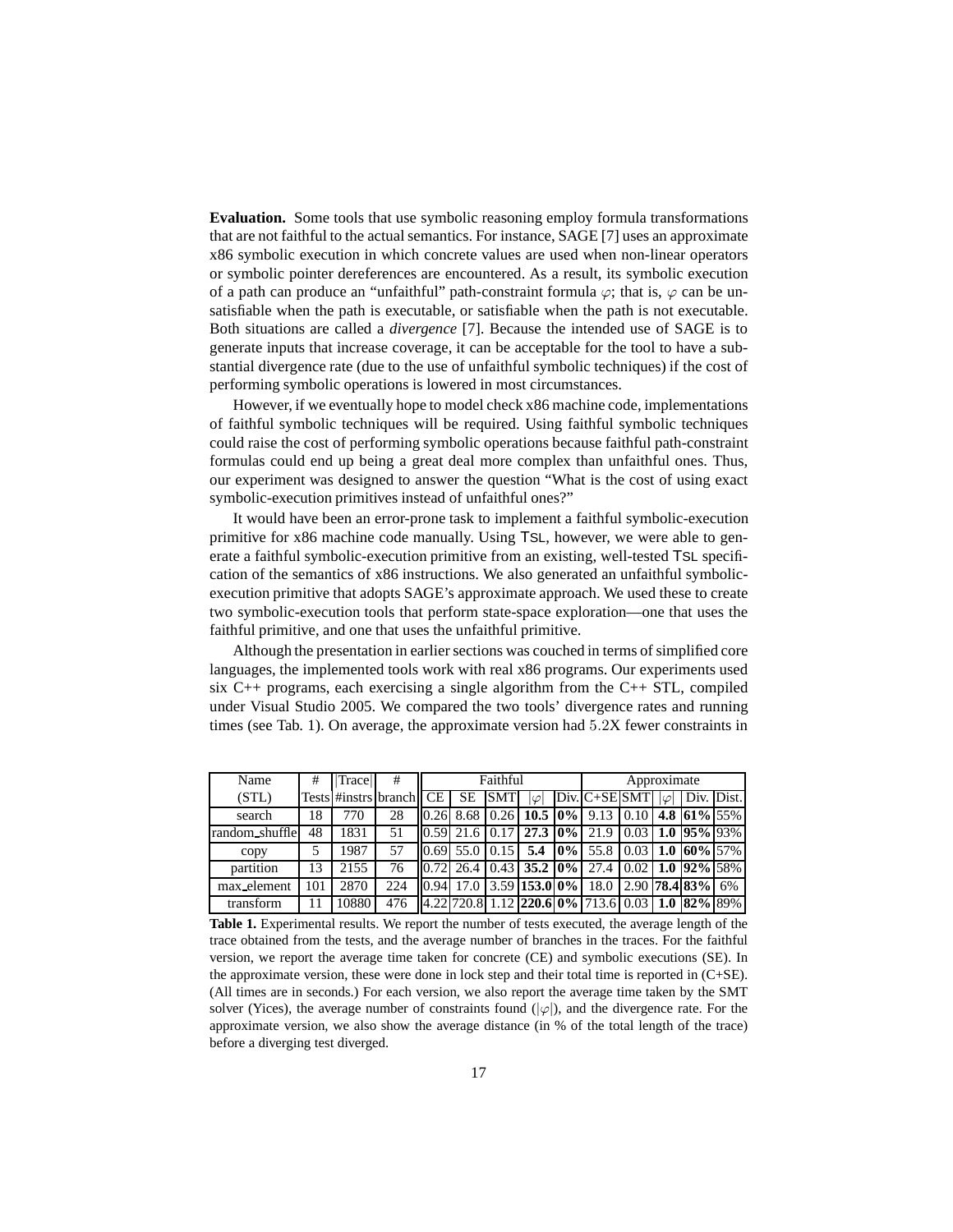$\varphi$ , had a 79% divergence rate, and was about 2X faster than the faithful version; the faithful version reported no divergences.

# **8 Related Work**

Symbolic analysis is used in many recent systems for testing and verification:

- **–** Hybrid concrete/symbolic tools [6, 13, 7, 3] use a combination of concrete and symbolic execution to generate inputs that increase coverage.
- **–** WLP can be used to create new predicates that split part of a program's abstract state space [1, 2].
- **–** Symbolic composition is useful when a tool has access to a formula that summarizes a called procedure's behavior [14]; re-exploration of the procedure is avoided by symbolically composing a path formula with the procedure-summary formula.

However, compared with the way such symbolic-analysis primitives are implemented in existing program-analysis tools, our work has one key advantage: it creates the core concrete-execution and symbolic-analysis components in a way that ensures by construction that they are *mutually consistent*. We are not aware of existing tools in which the concrete-execution and symbolic-analysis primitives are implemented in a way that guarantees such a consistency property. For instance, in the source code for B2 [8] (the next-generation Blast), one finds symbolic execution (*post*) and  $W\mathcal{LP}$  implemented with different pieces of code, and hence mutual consistency is not guaranteed.  $W\mathcal{LP}$  is implemented via substitution, with special-case code for handling pointers.

## **References**

- 1. T. Ball, R. Majumdar, T. Millstein, and S. Rajamani. Automatic predicate abstraction of C programs. In *PLDI*, 2001.
- 2. N. Beckman, A. Nori, S. Rajamani, and R. Simmons. Proofs from tests. In *ISSTA*, 2008.
- 3. D. Brumley, C. Hartwig, Z. Liang, J. Newsome, P. Poosankam, D. Song, and H. Yin. Automatically identifying trigger-based behavior in malware. In *Botnet Analysis and Defense*. Springer, 2008.
- 4. P. Cousot and R. Cousot. Abstract interpretation. In *POPL*, 1977.
- 5. V. Ganesh and D. Dill. A decision procesure for bit-vectors and arrays. In *CAV*, 2007.
- 6. P. Godefroid, N. Klarlund, and K. Sen. DART: Directed automated random testing. In *PLDI*, 2005.
- 7. P. Godefroid, M. Levin, and D. Molnar. Automated whitebox fuzz testing. In *NDSS*, 2008.
- 8. R. Jhala and R. Majumdar. B2: Software model checking for C, 2009. www.cs.ucla.edu/∼rupak/b2/.
- 9. J. Lim and T. Reps. A system for generating static analyzers for machine instructions. In *CC*, 2008.
- 10. K. Malmkjær. *Abstract Interpretation of Partial-Evaluation Algorithms*. PhD thesis, Dept. of Comp. and Inf. Sci., Kansas State Univ., 1993.
- 11. J. Morris. A general axiom of assignment. In M. Broy and G. Schmidt, editors, *Theor. Found. of Program. Methodology*. Reidel, 1982.
- 12. A. Mycroft and N. Jones. A relational framework for abstract interpretation. In *PADO*, 1985.
- 13. K. Sen, D. Marinov, and G. Agha. CUTE: A concolic unit testing engine for C. In *FSE*, 2005.
- 14. Y. Xie and A. Aiken. Saturn: A scalable framework for error detection using Boolean satisfiability. *TOPLAS*, 29(3), 2007.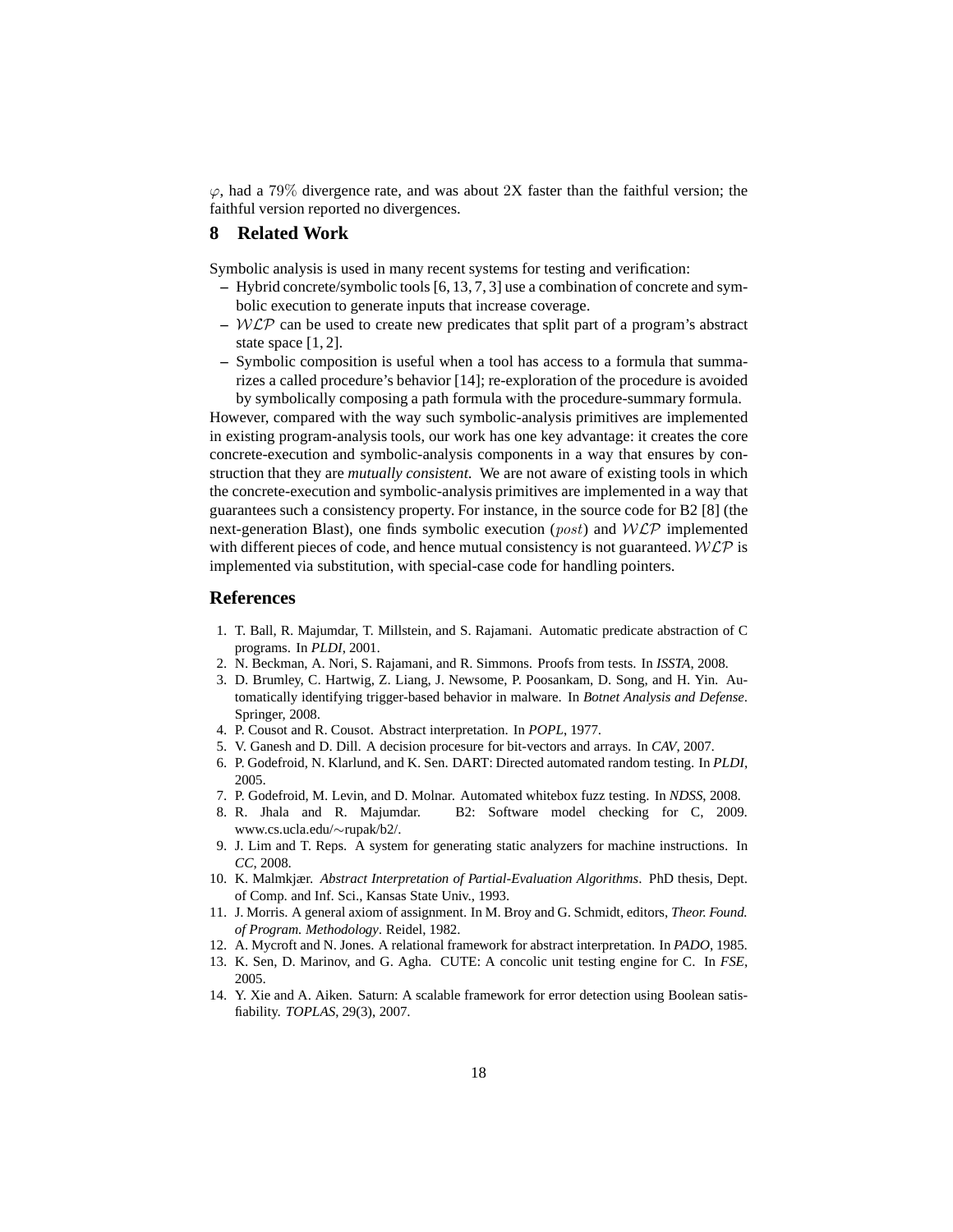### **A Appendix**

In this section, we give correctness proofs for our generated primitives for symbolic execution,  $W\mathcal{LP}$ , and symbolic composition. These apply to the language PL (§3.2) and reinterpretation given in §4; the proofs for MC differ only slightly.

As a notational convenience, we do not distinguish between a *State* and a *LogicalStruct*. A *LogicalStruct ι* corresponds to the *State*:  $((\iota \uparrow 1), (\iota \uparrow 2)F_\rho)$ . Because, for PL, logical structures only contain the single function  $F_{\rho}$ , there is a one-to-one correspondence with states. Hence, whenever necessary (e.g. in the applications of  $\mathcal{E}[\![.]\!]$ ,  $\mathcal{B}[\cdot,\cdot]$ , and  $\mathcal{I}[\cdot,\cdot]$ ), we assume that that a *LogicalStruct*  $\iota$  is coerced to  $((\iota\uparrow 1),(\iota\uparrow 2)F_{\rho})$ .

### **A.1** Correctness of the Symbolic-Execution Method  $\overline{\mathcal{I}}$

**Lemma 1** (Relationship of  $\overline{\mathcal{E}}$  to  $\mathcal{E}$  and  $\overline{\mathcal{B}}$  to  $\mathcal{B}$ ).

$$
(1) T\llbracket \overline{\mathcal{E}} \llbracket E \rrbracket U \rrbracket l = \mathcal{E}\llbracket E \rrbracket (U\llbracket U \rrbracket l)
$$
\n
$$
(2) \mathcal{F}\llbracket \overline{\mathcal{B}} \llbracket B E \rrbracket U \rrbracket l = \mathcal{B}\llbracket B E \rrbracket (U\llbracket U \rrbracket l)
$$

*Proof.* The two lemmas are simultaneously proved using structural induction on E and *BE*, as shown below. Let U be  $({I_i \leftrightarrow T_i}, {F_j \leftrightarrow FE_j})$ .

Note that the standard interpretations of *binop*, *relop*, and *boolop* coincide with those of  $\{binop_L, \text{rel} op_L, \text{and } \text{bool} op_L$ . Thus, reasoning steps of the form  $\binom{binop_L(\rho p2_L)}{\sim}$  *binop*(*op2*) are shorthands for reasoning about each case, such as  $\mathit{binop}_L(\overline{ + \cdot}) \rightsquigarrow \mathit{binop}(+),$  etc.  $(1)$  $(i)$  $\overset{\backsim}{\mathcal{T}}[\!\![\overline{\mathcal{E}}[\![c]\!]U]\!\!] \iota = \mathcal{T}[\!\![\overline{const}(c)]\!\!] \iota = const(c) = \mathcal{E}[\![c]\!](\mathcal{U}[\![U]\!] \iota)$ 

(ii) lhs :  $\mathcal{T} \|\overline{\mathcal{E}}\|I\|U\|_l = \mathcal{T} \|\overline{lookupState} U I\|_l = \mathcal{T} \|(U\uparrow 2)F_\rho)((U\uparrow 1)I)\|_l$ rhs :  $\mathcal{E}[[I]](\mathcal{U}[[U]]_l)$  $=\mathcal{E}[\![I]\!](\iota[\uparrow 1)[I_i \mapsto \mathcal{T}[\![(U\uparrow 1)I_i]\!] \iota], (\iota \uparrow 2)[F_j \mapsto \mathcal{FE}[\![(U\uparrow 2)F_j]\!] \iota)$  $=$  *lookupState* $((\iota \uparrow 1)[I_i \mapsto \mathcal{T}[[(U \uparrow 1)I_i]]_i), (\iota \uparrow 2)[F_j \mapsto \mathcal{FE}[[(U \uparrow 2)F_j]]_i)I$  $= ((\iota \uparrow 2)[F_j \mapsto \mathcal{FE}[[(U \uparrow 2)F_j] \iota) (\mathcal{T}[[(U \uparrow 1)I] \iota)]$  $= (\mathcal{FE}[[U\uparrow 2]F_o||_l) (\mathcal{T}[[(U\uparrow 1)I]|_l))$  $= \text{access}(\mathcal{FE}[[U\uparrow 2]F_{\rho}]\mu, \mathcal{T}[[U\uparrow 1]I]\mu)$  $= \mathcal{T} \left[ \left( (U \uparrow 2) F_o \right) \left( (U \uparrow 1) I \right) \right]$  $(iii)$ lhs :  $\mathcal{T}[\![\overline{\mathcal{E}}]\!]\&L[\![U]\!]\!\!] \iota = \mathcal{T}[\![\overline{\text{lookupEnv}} \, U \, I]\!]\!\!] \iota = \mathcal{T}[\![(U \uparrow 1) I]\!]\iota$ rhs :  $\mathcal{E}[\&I](\mathcal{U}[[U]]\iota)$  $=\mathcal{E}[\mathbb{E}I](\iota\uparrow 1)[I_i \mapsto \mathcal{T}[(U\uparrow 1)I_i]\iota], (\iota\uparrow 2)[F_j \mapsto \mathcal{FE}[(U\uparrow 2)F_j]\iota]$  $=$  *lookupEnv* $((\iota \uparrow 1)[I_i \mapsto \mathcal{T}[[(U \uparrow 1)I_i]]\iota], (\iota \uparrow 2)[F_j \mapsto \mathcal{FE}[[(U \uparrow 2)F_j]]\iota)I$  $= \mathcal{T} \llbracket (U \uparrow 1) I \rrbracket_t$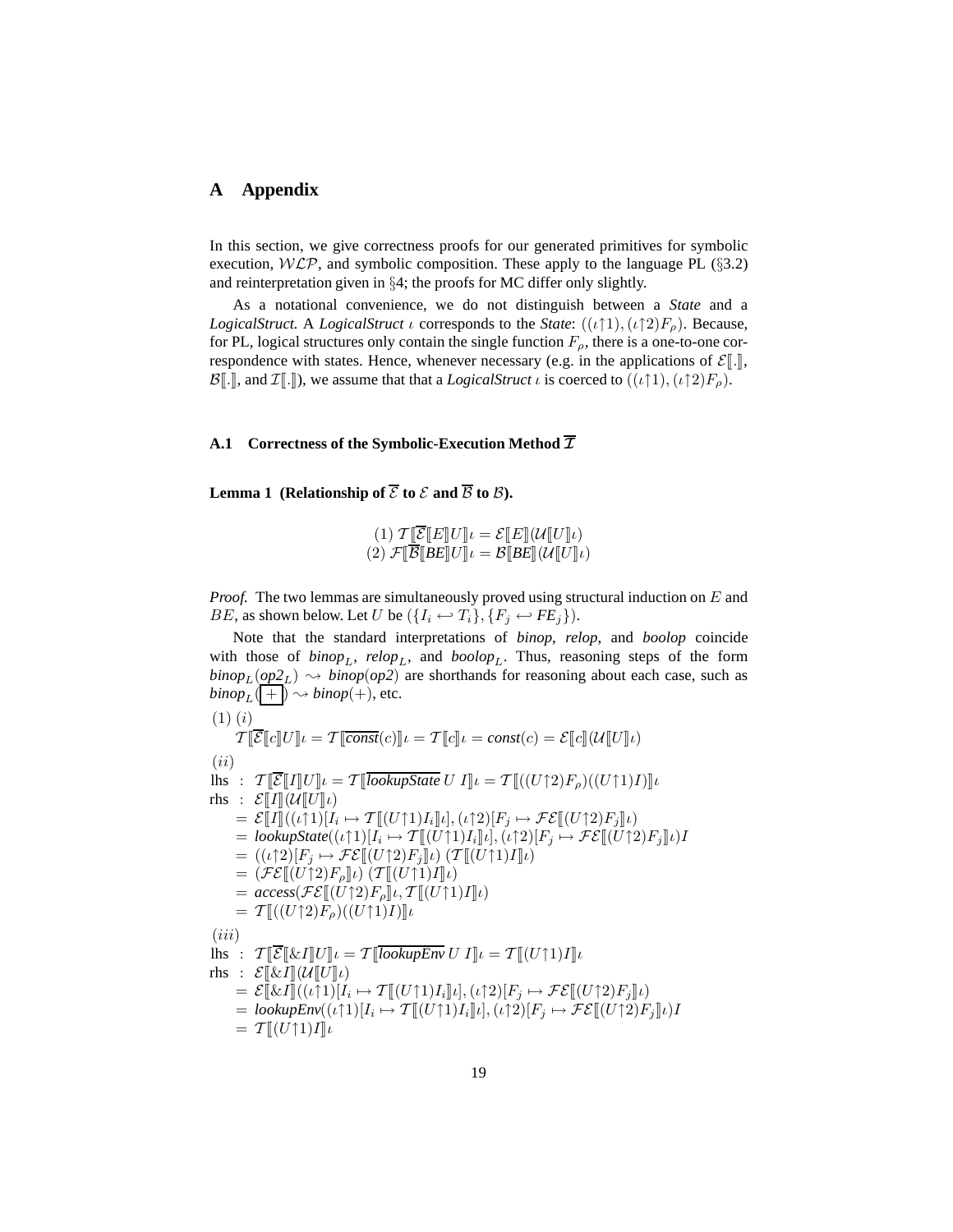$(iv)$ lhs :  $\mathcal{T} \llbracket \overline{\mathcal{E}} \rrbracket * E \llbracket U \rrbracket_l = \mathcal{T} \llbracket \overline{lookupStore} \ U \ (\overline{\mathcal{E}} \llbracket E \rrbracket U) \rrbracket_l = \mathcal{T} \llbracket ((U \uparrow 2) F_o) (\overline{\mathcal{E}} \llbracket E \rrbracket U) \rrbracket_l$ rhs :  $\mathcal{E}[\ast E](\mathcal{U}[[U]]_l)$  $=\mathcal{E}[\ast E]((\iota\uparrow 1)[I_i\mapsto \mathcal{T}[[(U\uparrow 1)I_i]]\iota],(\iota\uparrow 2)[F_j\mapsto \mathcal{FE}[[(U\uparrow 2)F_j]]\iota)$  $=$  *lookupStore* $((\iota \uparrow 1)[I_i \mapsto \mathcal{T}[[(U \uparrow 1)I_i]]\iota], (\iota \uparrow 2)[F_j \mapsto \mathcal{FE}[[(U \uparrow 2)F_j]]\iota)(\mathcal{E}[[E]](\mathcal{U}[[U]\iota))$  $= (\mathcal{FE}[[U\uparrow 2]F_o]_l) (\mathcal{E}[[E](\mathcal{U}[[U]_l))]$  $= (\mathcal{FE}[[U\uparrow 2)F_{\rho}]\psi)$   $(\mathcal{T}[\overline{\mathcal{E}}\mathcal{E}][U]\psi)$  // by ind. via (1)  $= \mathit{access}(\mathcal{FE}[[U\uparrow 2)F_{\rho}]\iota, \mathcal{T}[\overline{\mathcal{E}}\mathcal{E}][U]\iota)$  $= \mathcal{T}$   $[(U \uparrow 2)F_{\rho})(\mathcal{E}$   $E$   $|U)$   $|_{\iota}$  $(v)$   $\mathcal{T}[\overline{\mathcal{E}}[E_1op2E_2]U]u$  $= \mathcal{T}[\overline{\mathcal{E}}[\mathbb{E}_1]\hspace{-0.05cm}U$   $op2_L \overline{\mathcal{E}}[\mathbb{E}_2]\hspace{-0.05cm}U]\hspace{-0.05cm}u$  $= \mathcal{T} \Vert \overline{\mathcal{E}} \Vert E_1 \Vert U \Vert \iota \bmod_{L}(op2_{L}) \mathcal{T} \Vert \overline{\mathcal{E}} \Vert E_2 \Vert U \Vert \iota$  $= \mathcal{E}[[E_1]](\mathcal{U}[[U]]_l)$  *binop*(*op2*)  $\mathcal{E}[[E_2]](\mathcal{U}[[U]]_l)$  // by ind. via (1)  $= \mathcal{E}[E_1 \text{ op2 } E_2](\mathcal{U}[U]\iota)$  $(vi)$   $\mathcal{T}$   $\overline{\mathcal{E}}$   $\mathcal{E}$   $E$   $\cdot$   $E_1$   $\cdot$   $E_2$   $\mathcal{U}$   $\mathcal{U}$  $= \mathcal{T} \Vert$ ite $(\overline{\mathcal{B}} \Vert BE \Vert U, \overline{\mathcal{E}} \Vert E_1 \Vert U, \overline{\mathcal{E}} \Vert E_2 \Vert U) \Vert \iota$  $= cond_L(\mathcal{F}[\overline{\mathcal{B}}[BE]U]\mu, \mathcal{T}[\overline{\mathcal{E}}[E_1]U]\mu, \mathcal{T}[\overline{\mathcal{E}}[E_2]U]\mu)$  $\mathcal{F}[\![\overline{\mathcal{B}}]\!]$ *BE* $\llbracket U \rrbracket \iota$  ?  $\mathcal{T}[\![\overline{\mathcal{E}}]\!] E_1 \rrbracket U \rrbracket \iota$  :  $\mathcal{T}[\![\overline{\mathcal{E}}]\!] E_2 \rrbracket U \rrbracket \iota$  $=\mathcal{B}[\mathbb{B}E](\mathcal{U}[[U]]\iota)$  ?  $\mathcal{E}[[E_1]](\mathcal{U}[[U]]\iota) : \mathcal{E}[[E_2]](\mathcal{U}[[U]]\iota)$  // by ind. via (1) and (2)  $= \mathcal{E}[BE \, ? \, E_1 : E_2](U[[U]] \iota)$ (2) (i)  $\mathcal{F}[\overline{\mathcal{B}}] \mathbb{T}[[U]]_l = \mathcal{F}[\mathbb{T}][_l = \mathbb{T} = \mathcal{B}[\mathbb{T}][U][U]]_l$ (ii)  $\mathcal{F}[\overline{\mathcal{B}}\mathbb{F}[\mathbb{F}U]$ *l* =  $\mathcal{F}[\mathbb{F}]\mathcal{L} = \mathbb{F} = \mathcal{B}[\mathbb{F}](\mathcal{U}[\mathbb{U}]\mathcal{U})$  $(iii)$   $\mathcal{F}[\overline{\mathcal{B}}]E_1$  *rop*  $E_2\mathcal{U}[\mathcal{U}]$  $= \mathcal{F}[\overline{\mathcal{E}}[E_1]Urop_L \overline{\mathcal{E}}[E_2]U]\mu$  $= \mathcal{T}[\![\overline{\mathcal{E}}\!]\!]E_1\!]\![U]\!]\iota$  relop<sub>L</sub>(rop<sub>L</sub>)  $\mathcal{T}[\![\overline{\mathcal{E}}\!]\!]E_2\!]\![U]\!]\iota$  $= \mathcal{E}[[E_1]](\mathcal{U}[[U]]_l)$  *relop*(*rop*)  $\mathcal{E}[[E_2]](\mathcal{U}[[U]]_l)$  // by ind. via (1)  $= \mathcal{B}[[E_1]$  *rop*  $E_2\|(\mathcal{U}[[U]]_l)$  $(i\upsilon) \mathcal{F}[\overline{\mathcal{B}}[\neg B E_1]U]\iota = \mathcal{F}[\overline{\neg} \overline{\mathcal{B}}[BE_1]U]\iota = \neg \mathcal{F}[\overline{\mathcal{B}}[BE_1]U]\iota$  $=\neg\mathcal{B}$ [*BE*<sub>1</sub>][ $\langle\mathcal{U}[[U]]\iota\rangle$ ]/ by ind. via (2)  $= \mathcal{B}[\neg BE_1](\mathcal{U}[[U]]_l)$  $(v)$   $\mathcal{F}[\overline{\mathcal{B}}]BE_1$  *bop*  $BE_2$  $U\|U$  $\mathcal{F}[\![\overline{\mathcal{B}}[\!|B E_1]\!]U$  bop<sub>L</sub>  $\overline{\mathcal{B}}[\![B E_2]\!]U]\!]U$  $=\mathcal{F}[\overline{\mathcal{B}}\mathcal{B}E_1\mathcal{U}]$ *l boolop*<sub>L</sub>(*bop*<sub>L</sub>)  $\mathcal{F}[\overline{\mathcal{B}}\mathcal{B}E_2\mathcal{U}]$ *l*  $= \mathcal{B}[\mathbb{B}E_1](\mathcal{U}[[U]]_t)$  *boolop*(*bop*)  $\mathcal{B}[\mathbb{B}E_2](\mathcal{U}[[U]]_t)$  // by ind. via (2)  $= \mathcal{B}$  $\llbracket BE_1$  *bop*  $BE_2$  $\llbracket (\mathcal{U} \rrbracket U \rrbracket_l$ 

**Theorem A1** *For all*  $\iota \in LogicalStruct, evaluating  $\mathcal{U}[\overline{\mathcal{I}}[s] \cup \mathcal{U}] \iota$  is equivalent to running$ *I* on *s* with an input state obtained from  $U[[U]]_t$ ; that is,

$$
\mathcal{U}[\![\overline{\mathcal{I}}\!][s]\!]U\!]\iota = \mathcal{I}[\![s]\!](\mathcal{U}[\![U]\!]\iota).
$$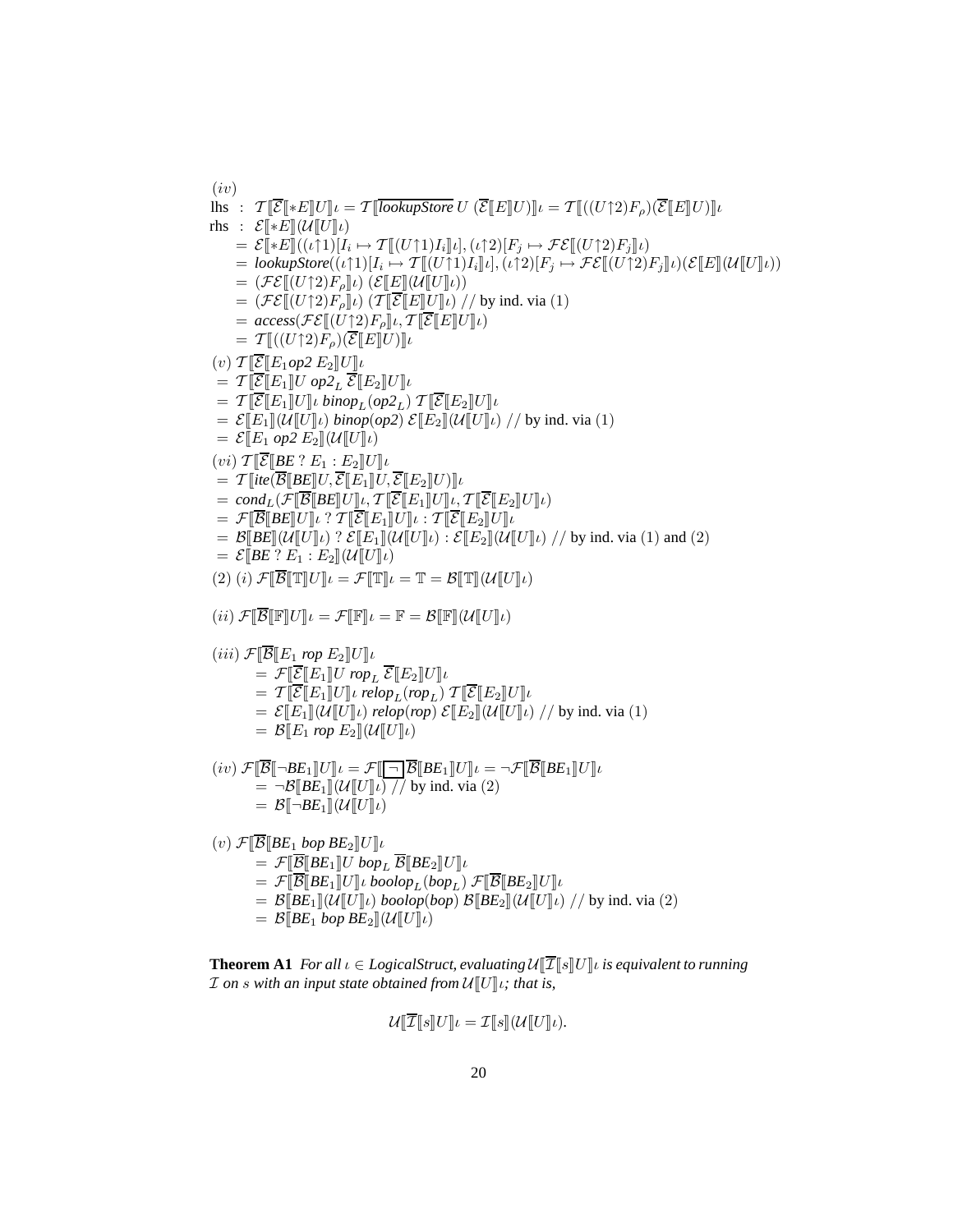*Proof.*

$$
(i) U\llbracket \overline{I}\rrbracket I = E; \llbracket U \rrbracket U
$$
\n
$$
= U\llbracket \overline{updateStore} U (\overline{lookupEnv} U I) (\overline{\mathcal{E}} \llbracket E \rrbracket U) \rrbracket
$$
\n
$$
= U\llbracket \overline{updateStore} U ((U\uparrow 1)I) (\overline{\mathcal{E}} \llbracket E \rrbracket U) \rrbracket
$$
\n
$$
= U\llbracket ((U\uparrow 1), (U\uparrow 2)[F_{\rho} \rightarrow ((U\uparrow 2)F_{\rho})[(U\uparrow 1)I \rightarrow \overline{\mathcal{E}} \llbracket E \rrbracket U]]])
$$
\n
$$
= ((U\llbracket U \rrbracket \cdot 1), (U\llbracket U \rrbracket \cdot 2)[T\llbracket (U\llbracket U \rrbracket \cdot 1)I \rightarrow T\llbracket \overline{\mathcal{E}} \llbracket E \rrbracket (U\llbracket U \rrbracket \cdot 1)]])
$$
\n
$$
= ((U\llbracket U \rrbracket \cdot 1), (U\llbracket U \rrbracket \cdot 2)[(U\llbracket U \rrbracket \cdot 1)I \rightarrow \mathcal{E} \llbracket E \rrbracket (U\llbracket U \rrbracket \cdot 1)])) / \text{ by Lem. 1(1)}
$$
\n
$$
= updateStore (U\llbracket U \rrbracket \cdot 1) )
$$
\n
$$
= T\llbracket I = E; \llbracket U \llbracket U \rrbracket
$$
\n
$$
(ii) U\llbracket \overline{\mathcal{T}} \llbracket *I = E; \llbracket U \rrbracket U
$$
\n
$$
= U\llbracket ((U\uparrow 1), (U\uparrow 2)[F_{\rho} \rightarrow ((U\uparrow 2)F_{\rho})[\overline{\mathcal{E}} \llbracket I \rrbracket U \rightarrow \overline{\mathcal{E}} \llbracket E \rrbracket U]])]
$$
\n
$$
= ((U\llbracket U \rrbracket \cdot 1), (U\llbracket U \rrbracket \cdot 2)[T\llbracket \overline{\mathcal{E}} \llbracket I \rrbracket U \rightarrow \overline{\mathcal{E}} \llbracket E \rrbracket U \llbracket U \rrbracket \cdot 1)]
$$
\n
$$
= ((
$$

### **A.2 Correctness of** WLP

Although  $WLP$  is sometimes confused with the formula-manipulation operations used to obtain a formula that expresses it, or with the formula  $\psi$  that results,  $W\mathcal{LP}$  is really a semantic notion—the set of states *described* by  $\psi$ . For example, for any statement s:  $var = rhs$ ; in a language that only has int-valued variables, and postcondition formula  $\varphi$ , the formula  $\varphi$ [*var* ← *rhs*] obtained by substitution is not the only formula that expresses  $WLP(s, \varphi)$ . In fact, there are an infinity of acceptable formulas. We characterize what constitutes an acceptable formula as follows:

**Definition 1** (Acceptable  $W\mathcal{LP}$  **Formula.).**  $\psi$  *is an acceptable formula for*  $W\mathcal{LP}(s,\varphi)$ *iff, for all ι* ∈ *LogicalStruct,* 

$$
\mathcal{F}[\![\psi]\!]_t = \mathcal{F}[\![\varphi]\!](\mathcal{I}[\![s]\!]_t).
$$

That is,  $\psi$  holds in the pre-state structure  $\iota$  exactly when  $\varphi$  holds in the post-state structure  $(\mathcal{I}[\![s]\!]\iota).$ 

**Lemma 2** (Relationship of  $\overline{\mathcal{T}}$  to  $\mathcal{T}, \overline{\mathcal{F}}$  to  $\mathcal{F}, \overline{\mathcal{FE}}$  to  $\mathcal{FE}$ ).

$$
(1) T[T[T]U] \iota = T[T](U[U] \iota)
$$
  
\n
$$
(2) \mathcal{F}[\overline{\mathcal{F}}[\varphi]U] \iota = \mathcal{F}[\varphi](U[U] \iota)
$$
  
\n
$$
(3) \mathcal{F} \mathcal{E}[\overline{\mathcal{F}}\mathcal{E}[FE]U] \iota = \mathcal{F} \mathcal{E}[FE](U[U] \iota)
$$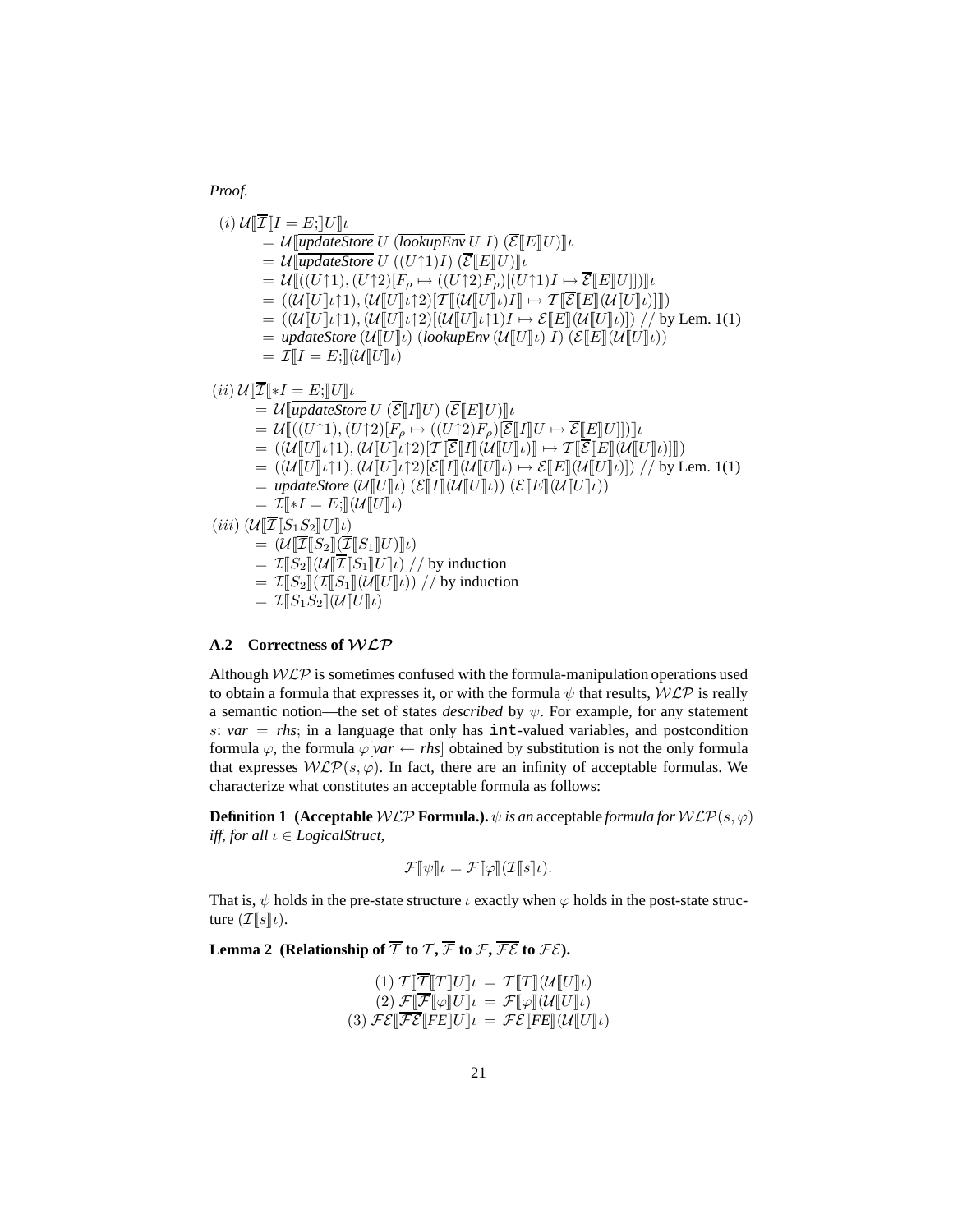*Proof.* The three lemmas are simultaneously proved using structural induction on  $T$ ,  $\varphi$ , and *FE*, as shown below. Let U be  $(\{I_i \leftrightarrow T_i\}, \{F_j \leftrightarrow FE_j\})$ . (Thus,  $T_i = (U \uparrow 1)I_i$ and  $FE_j = (U \uparrow 2)F_j$ .) Let f be  $(\iota \uparrow 2)[F_j \mapsto \mathcal{FE}[[FE_j]]\iota].$ (1) (i)  $\mathcal{T}[\overline{\mathcal{T}}] [c] U] \iota = \mathcal{T}[\overline{c}] \iota = const(c) = \mathcal{T}[\overline{c}](\mathcal{U}[\overline{U}]) \iota$  $(ii)$  $\ln s = T \Vert \overline{T} \Vert I \Vert U \Vert \iota = T \Vert \overline{lookupId} \ U \ I \Vert \iota = T \Vert (U \cap 1) I \Vert \iota$  $\text{rhs} = \mathcal{T}[\![I]\!](\mathcal{U}[\![U]\!]/_l) = \mathcal{T}[\![I]\!](\binom{r}{k}[\![I]\!][I_i \mapsto \mathcal{T}[\![T_i]\!]/_l], f)$  $=$ **lookupId**  $((\iota \uparrow 1)[I_i \mapsto \mathcal{T}[[T_i]]\iota], f)$  I  $= \mathcal{T} \llbracket (U \uparrow 1) I \rrbracket \iota$  $(iii)$   $\mathcal{T}[\overline{\mathcal{T}}[T_1 op2_L T_2]U]\iota$  $= \mathcal{T} \Vert \overline{\mathcal{T}} \Vert T_1 \Vert U \ op2_L \overline{\mathcal{T}} \Vert T_2 \Vert U \Vert U$  $= T \Vert \overline{T} \Vert T_1 \Vert U \Vert \iota \bmod_{L} (op2_{L}) T \Vert \overline{T} \Vert T_2 \Vert U \Vert \iota$  $= \mathcal{T}[[T_1]](\mathcal{U}[[U]]_l)$  *binop*<sub>L</sub>(*op*2<sub>L</sub>)  $\mathcal{T}[[T_2]](\mathcal{U}[[U]]_l)$  // by ind. via (1)  $=\mathcal{T}$   $[T_1 op2_L T_2](\mathcal{U}[U]\iota)$  $(iv)$   $T\Vert \overline{T} \Vert$ *ite* $(\varphi, T_1, T_2) \Vert U \Vert$  $=\mathcal{T}$   $\overline{\text{E}}$ *ite* $\overline{\mathcal{F}}$   $\overline{\mathcal{F}}$   $\overline{\mathcal{F}}$   $\overline{\mathcal{T}}$   $\overline{T}$   $\overline{T}$   $\overline{T}$   $\overline{T}$   $\overline{T}$   $\overline{T}$   $\overline{T}$   $\overline{T}$   $\overline{T}$   $\overline{T}$   $\overline{T}$   $\overline{T}$   $\overline{T}$   $\overline{T}$   $\overline{T}$   $\overline{T}$   $\overline{T}$   $\overline{T}$   $\overline{T}$  $= cond_L(\mathcal{F}[\overline{\mathcal{F}}[\varphi]U]\iota, \mathcal{T}[\overline{\mathcal{T}}[T_1]U]\iota, \mathcal{T}[\overline{\mathcal{T}}[T_2]U]\iota)$  $\mathcal{F} = \mathcal{F}[\overline{\mathcal{F}}[\varphi]\overline{U}]\iota$  ?  $\mathcal{T}[\overline{\mathcal{T}}[T_1]\overline{U}]\iota$  :  $\mathcal{T}[\overline{\mathcal{T}}[T_2]\overline{U}]\iota$  $=\mathcal{F}[\![\varphi]\!](\mathcal{U}[\![U]\!](\iota)$  ?  $\mathcal{T}[\![T_1]\!](\mathcal{U}[\![U]\!](\iota)$  :  $\mathcal{T}[\![T_2]\!](\mathcal{U}[\![U]\!](\iota))$  // by ind. via (1) and (2)  $=\mathcal{F}[\varphi$  ?  $T_1: T_2](\mathcal{U}[[U]]\iota)$  $(v)$   $\mathcal{T}[\overline{\mathcal{T}}[FE(T)]U]$  $= \mathcal{T} \Vert \overline{\mathcal{FE}} \Vert F E \Vert U(\overline{\mathcal{T}} \Vert T \Vert U) \Vert \iota$  $= (\mathcal{FE}[\![\overline{\mathcal{FE}}[\![\overline{\mathit{FE}}]\!]U]\!] \iota)(\mathcal{T}[\![\overline{\mathcal{T}}\mathord{\!|\!|\!|} T]\!]U]\!] \iota)$  $= (\mathcal{FE}$   $\llbracket F \llbracket \mathcal{U} \rrbracket U \rrbracket \mathcal{U}) (\mathcal{T} \llbracket T \rrbracket (\mathcal{U} \llbracket U \rrbracket \mathcal{U}) )$  // by ind. via (3)  $=\mathcal{T}$  $[FE(T)](\mathcal{U}$  $|U|_{l})$ (2) (i)  $\mathcal{F}[\overline{\mathcal{F}}\|\mathbb{T}\|]U\|_l = \mathcal{F}[\overline{\mathbb{T}}\|_l = \mathbb{T} = \mathcal{F}[\overline{\mathbb{T}}\|(\mathcal{U}\|_l)]$  $(ii) \ \mathcal{F}[\overline{\mathcal{F}}\overline{\mathbb{F}}\hspace{-0.2cm}\overline{\mathbb{F}}\hspace{-0.2cm}\overline{\mathbb{F}}\hspace{-0.2cm}\overline{\mathbb{F}}\hspace{-0.2cm}\overline{\mathbb{F}}\hspace{-0.2cm}\overline{\mathbb{F}}\hspace{-0.2cm}\overline{\mathbb{F}}\hspace{-0.2cm}\overline{\mathbb{F}}\hspace{-0.2cm}\overline{\mathbb{F}}\hspace{-0.2cm}\overline{\mathbb{F}}\hspace{-0.2cm}\overline{\mathbb{F}}\hspace{-0.2cm}\overline{\mathbb{F}}\hspace{-0.$  $(iii)$   $\mathcal{F}[\overline{\mathcal{F}}[T_1$  *rop*<sub>L</sub>  $T_2]U]\iota$  $\mathcal{F} = \mathcal{F} \Vert \overline{\mathcal{T}} \Vert T_1 \Vert U \text{ relop}_L (rop_L) \overline{\mathcal{T}} \Vert T_2 \Vert U \Vert U$  $= \mathcal{T}[\![\overline{\mathcal{T}}[\![T_1]\!]/U]\!]$ ι relop<sub>L</sub>(rop<sub>L</sub>)  $\mathcal{T}[\![\overline{\mathcal{T}}[\![T_2]\!]/U]\!]$ ι  $=\mathcal{T}[[T_1]](\mathcal{U}[[U]]_t)$  *relop*<sub>L</sub>(*rop*<sub>L</sub>)  $\mathcal{T}[[T_2]](\mathcal{U}[[U]]_t)$  // by ind. via (1)  $=\mathcal{F}[T_1$  *rop*<sub>L</sub>  $T_2\|(\mathcal{U}[U]\iota)$  $(iv)$   $\mathcal{F}[\overline{\mathcal{F}}[\overline{\neg}]\varphi_1]U\psi$  $=\mathcal{F}$  $\boxed{\Box} \overline{\mathcal{F}}$  $\llbracket \varphi_1 \rrbracket U \rrbracket$  $= \neg \mathcal{F}[\![\mathcal{F}[\![\varphi_1]\!]]U]\!]_U$  $=\neg \mathcal{F}[\varphi_1](\mathcal{U}[[U]]\psi)$  // by ind. via (2)  $=\mathcal{F}$  $\Box$   $\varphi_1 \, \mathcal{U} \, \mathcal{U}$  $\mathcal{U}$  $(v)$   $\mathcal{F}[\overline{\mathcal{F}}[\varphi_1 \; loop_L \; \varphi_2]U]$  $=\mathcal{F}[\overline{\mathcal{F}}[\varphi_1]U \ \text{boolop}_L(\text{bop}_L) \ \overline{\mathcal{F}}[\varphi_2]U]U$  $=\mathcal{F}[\overline{\mathcal{F}}[\varphi_1]U]\iota \text{ }boolop_L(bop_L)\mathcal{F}[\overline{\mathcal{F}}[\varphi_2]U]\iota$  $=\mathcal{F}[\![\varphi_1]\!](\mathcal{U}[\![U]\!])$  *boolop*<sub>L</sub>(*bop*<sub>L</sub>)  $\mathcal{F}[\![\varphi_2]\!](\mathcal{U}[\![U]\!])$  // by ind. via (2)  $=\mathcal{F}[\varphi_1 \; \textit{bop}_L \; \varphi_2](\mathcal{U}[[U]]\iota)$